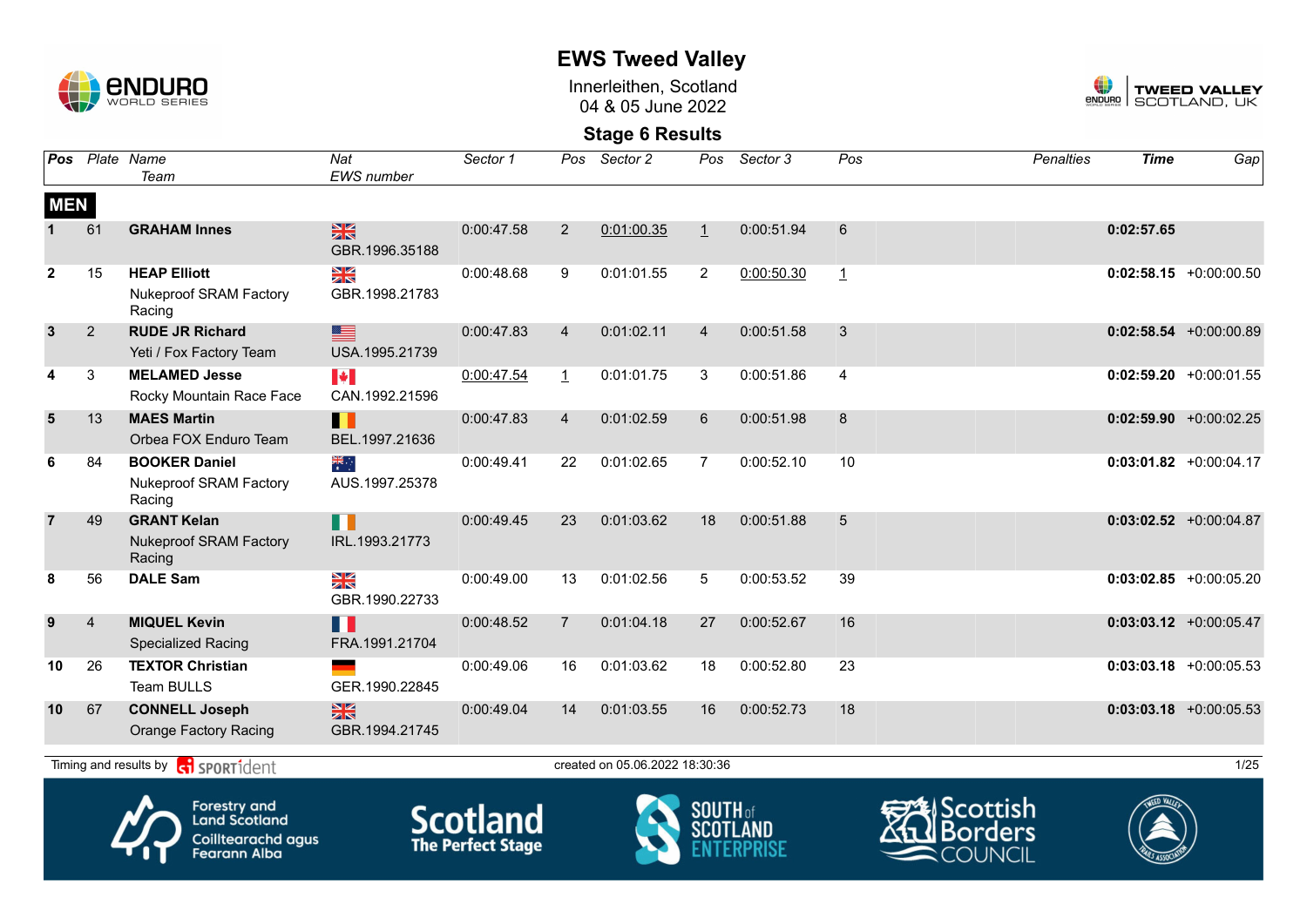

Innerleithen, Scotland 04 & 05 June 2022



#### **Stage 6 Results**

| Pos              |            | Plate Name<br>Team                                           | Nat<br><b>EWS</b> number                | Sector 1   | Pos | Sector 2                       | Pos | Sector 3   | Pos            | <b>Penalties</b> | <b>Time</b> | Gap                        |
|------------------|------------|--------------------------------------------------------------|-----------------------------------------|------------|-----|--------------------------------|-----|------------|----------------|------------------|-------------|----------------------------|
| <b>MEN</b>       |            |                                                              |                                         |            |     |                                |     |            |                |                  |             |                            |
| 12 <sup>12</sup> | 14         | <b>DENIAUD Youn</b><br>Giant Factory Off-Road                | H<br>FRA.1996.22994                     | 0:00:49.76 | 30  | 0:01:03.88                     | 25  | 0:00:52.14 | 11             |                  |             | $0:03:03.38$ +0:00:05.73   |
| 13               | $\sqrt{5}$ | <b>BORGES Jose</b><br>Canyon Collective                      | $\bullet$<br>POR.1990.21669             | 0:00:47.75 | 3   | 0:01:05.51                     | 54  | 0:00:51.97 | $\overline{7}$ |                  |             | $0:03:03.41$ +0:00:05.76   |
| 14               | 47         | <b>MASTERS Edward</b><br><b>Pivot Factory Racing</b>         | ‱्र<br>NZL.1989.22590                   | 0:00:48.66 | 8   | 0:01:04.25                     | 29  | 0:00:52.02 | 9              |                  |             | $0:03:03.43 + 0:00:05.78$  |
| 15               | 138        | <b>MCBAIN Calum</b>                                          | $\frac{N}{N}$<br>GBR.1998.33913         | 0:00:48.05 | 6   | 0:01:04.38                     | 30  | 0:00:52.90 | 24             |                  |             | $0:03:03.48$ +0:00:05.83   |
| 16               | 50         | <b>VERNER Rhys</b><br>Forbidden Synthesis                    | $\blacktriangleright$<br>CAN.1997.22407 | 0:00:49.80 | 33  | 0:01:03.48                     | 11  | 0:00:52.53 | 14             |                  |             | $0:03:03.53$ $+0:00:05.88$ |
| 17               | 21         | <b>CALLAGHAN Gregory</b><br>Devinci Global Racing            | ╻╻<br>IRL.1991.21827                    | 0:00:49.23 | 17  | 0:01:03.27                     | 8   | 0:00:53.35 | 35             |                  |             | $0:03:03.56$ +0:00:05.91   |
| 18               | 60         | <b>BRAYTON Adam</b>                                          | ≥k<br>GBR.1988.39900                    | 0:00:50.35 | 49  | 0:01:03.50                     | 13  | 0:00:52.54 | 15             |                  |             | $0:03:04.10 + 0:00:06.45$  |
| 19               | 45         | <b>LARBEYOU Guillaume</b><br><b>Commencal Enduro Project</b> | H<br>FRA.1994.25575                     | 0:00:49.36 | 20  | 0:01:03.42                     | 10  | 0:00:53.28 | 32             |                  |             | $0:03:04.26 + 0:00:06.61$  |
| 20               | 10         | <b>WALKER Matthew</b><br><b>Pivot Factory Racing</b>         | NZL.1990.21846                          | 0:00:50.08 | 43  | 0:01:03.74                     | 22  | 0:00:52.70 | 17             |                  |             | $0:03:04.34 +0:00:06.69$   |
| 21               | 31         | <b>VEZINA Mckay</b><br><b>Giant Factory Off-Road</b>         | H<br>CAN.1995.21632                     | 0:00:49.89 | 35  | 0:01:04.50                     | 31  | 0:00:52.38 | 12             |                  |             | $0:03:04.49$ +0:00:06.84   |
| 22               | 18         | <b>VIDAL Antoine</b><br>Commencal Les Orres Team             | Ш<br>FRA.2001.25035                     | 0:00:49.54 | 26  | 0:01:06.21                     | 62  | 0:00:51.47 | $\overline{2}$ |                  |             | $0:03:04.50 + 0:00:06.85$  |
| 23               | 16         | <b>MURRAY Charles</b><br><b>Specialized Racing</b>           | 深心<br>NZL.1996.22752                    | 0:00:50.10 | 44  | 0:01:03.72                     | 20  | 0:00:53.38 | 36             |                  |             | $0:03:04.94 +0:00:07.29$   |
|                  |            | Timing and results by <b>G</b> SPORT1dent                    |                                         |            |     | created on 05.06.2022 18:30:36 |     |            |                |                  |             | 2/25                       |









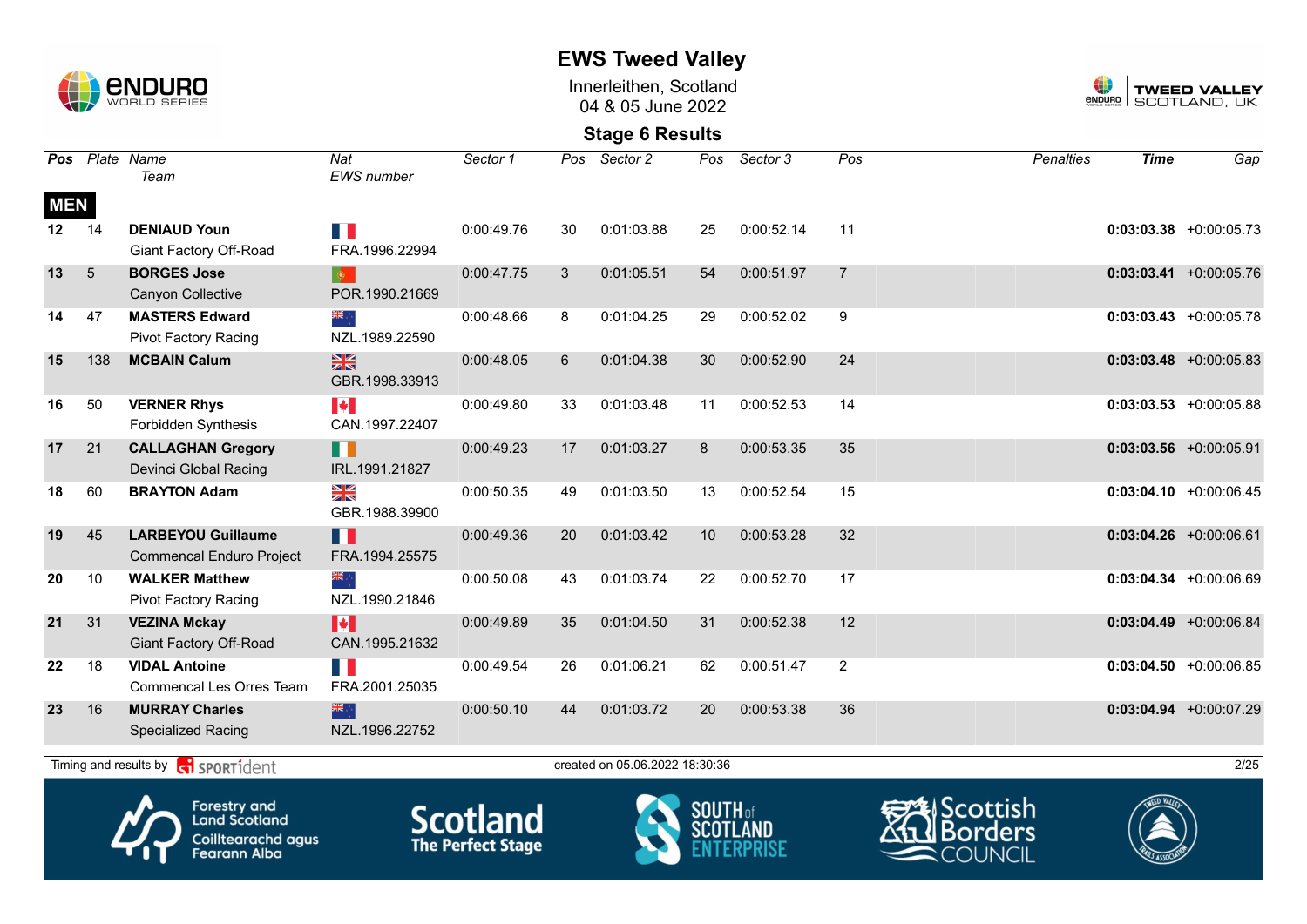

Innerleithen, Scotland 04 & 05 June 2022



**Stage 6 Results**

| Pos             |              | Plate Name<br>Team                                    | Nat<br>EWS number                       | Sector 1   | Pos | Sector 2                       | Pos | Sector 3   | Pos | <b>Penalties</b> | <b>Time</b> | Gap <sup>1</sup>          |
|-----------------|--------------|-------------------------------------------------------|-----------------------------------------|------------|-----|--------------------------------|-----|------------|-----|------------------|-------------|---------------------------|
| <b>MEN</b>      |              |                                                       |                                         |            |     |                                |     |            |     |                  |             |                           |
| 24              | 24           | <b>LUCAS Cole</b><br>Ibis Enduro Team                 | ang ∴<br>NZL.1998.23013                 | 0:00:49.47 | 24  | 0:01:04.57                     | 33  | 0:00:53.00 | 27  |                  |             | $0:03:04.96$ +0:00:07.31  |
| 25              | 11           | <b>LUKASIK Slawomir</b><br>Canyon CLLTV Dainese       | POL.1993.24876                          | 0:00:48.68 | 9   | 0:01:05.07                     | 42  | 0:00:53.77 | 44  |                  |             | $0:03:04.98$ +0:00:07.33  |
| 26              | 62           | <b>STUTTARD Mathew</b><br>Polygon Factory Racing      | NK<br>ZK<br>GBR.1993.21661              | 0:00:51.12 | 67  | 0:01:03.52                     | 14  | 0:00:52.73 | 18  |                  |             | $0:03:05.07$ +0:00:07.42  |
| 27              | 99           | <b>SMITH Joseph</b>                                   | $\frac{N}{N}$<br>GBR.1990.37383         | 0:00:50.63 | 55  | 0:01:03.48                     | 11  | 0:00:52.42 | 13  |                  |             | $0:03:05.39 + 0:00:07.74$ |
| 28              | 27           | <b>PERSAK Vid</b><br>Orbea FOX Enduro Team            | $\bullet$<br>SLO.1996.22810             | 0:00:49.05 | 15  | 0:01:05.83                     | 60  | 0:00:52.74 | 20  |                  |             | $0:03:05.57$ +0:00:07.92  |
| 29              | 141          | <b>EBDON Jake</b>                                     | $\frac{N}{N}$<br>GBR.2001.32703         | 0:00:49.96 | 37  | 0:01:03.52                     | 14  | 0:00:53.68 | 42  |                  |             | $0:03:05.58$ +0:00:07.93  |
| 30              | 78           | <b>GALLAGHER Christopher</b>                          | N<br>X<br>GBR.1993.23014                | 0:00:49.35 | 19  | 0:01:03.84                     | 24  | 0:00:53.78 | 45  |                  |             | $0:03:05.60 + 0:00:07.95$ |
| 31              | 57           | <b>SCOTT Mark</b><br>Santa Cruz X SRAM                | $\frac{N}{N}$<br>GBR.1993.21714         | 0:00:50.18 | 45  | 0:01:03.57                     | 17  | 0:00:53.56 | 41  |                  |             | $0:03:05.62 + 0:00:07.97$ |
| 32 <sub>2</sub> | $\mathbf{1}$ | <b>MOIR Jack</b><br>Canyon Collective                 | ्हें<br>AUS.1994.33430                  | 0:00:48.86 | 11  | 0:01:05.00                     | 40  | 0:00:53.79 | 46  |                  |             | $0:03:05.64$ +0:00:07.99  |
| 33              | 129          | <b>MENZIES Jack</b>                                   | $\blacktriangleright$<br>CAN.2001.22519 | 0:00:49.28 | 18  | 0:01:05.29                     | 46  | 0:00:53.23 | 30  |                  |             | $0:03:05.70$ +0:00:08.05  |
| 34              | 59           | <b>BUCHANAN Lewis</b>                                 | NK<br>2K<br>GBR.1993.21608              | 0:00:49.96 | 37  | 0:01:03.72                     | 20  | 0:00:53.95 | 48  |                  |             | $0:03:05.92 +0:00:08.27$  |
| 35              | 52           | <b>RUDEAU Alex</b><br><b>Commencal Enduro Project</b> | H<br>FRA.1996.25071                     | 0:00:50.68 | 58  | 0:01:03.37                     | 9   | 0:00:53.23 | 30  |                  |             | $0:03:05.94$ +0:00:08.29  |
|                 |              | Timing and results by <b>c</b> i <b>SPORT1</b> dent   |                                         |            |     | created on 05.06.2022 18:30:36 |     |            |     |                  |             | 3/25                      |









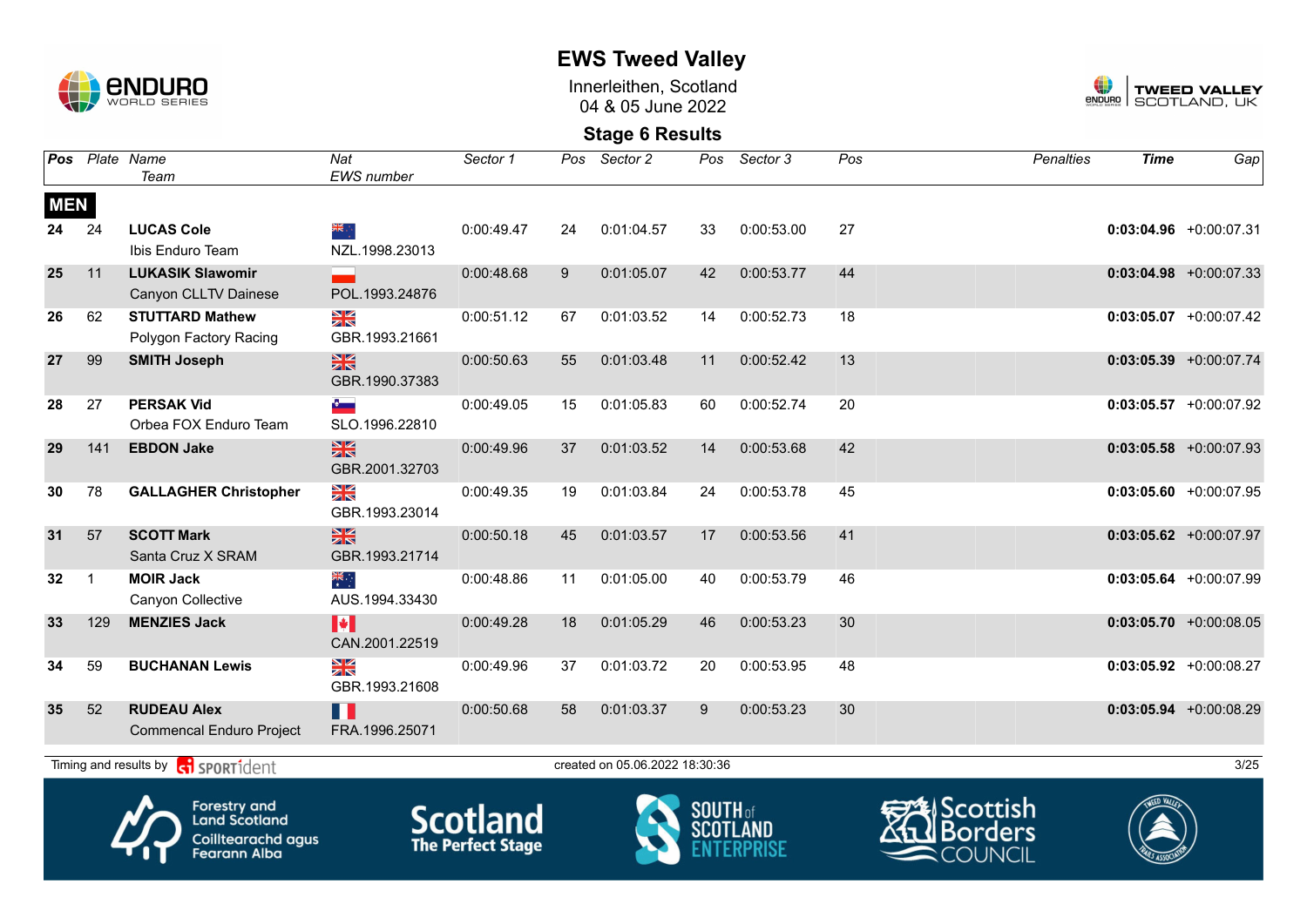

Innerleithen, Scotland 04 & 05 June 2022



| Pos        |                | Plate Name                                                     | Nat                                     | Sector 1   | Pos | Sector 2   | Pos | Sector 3   | Pos | <b>Penalties</b> | <b>Time</b> | Gap                       |
|------------|----------------|----------------------------------------------------------------|-----------------------------------------|------------|-----|------------|-----|------------|-----|------------------|-------------|---------------------------|
|            |                | Team                                                           | EWS number                              |            |     |            |     |            |     |                  |             |                           |
| <b>MEN</b> |                |                                                                |                                         |            |     |            |     |            |     |                  |             |                           |
| 36         | 71             | <b>MYSIK Milan</b>                                             | ►<br>CZE.1993.22051                     | 0:00:49.60 | 27  | 0:01:04.68 | 35  | 0:00:53.42 | 38  |                  |             | $0:03:05.97 + 0:00:08.32$ |
| 37         | 137            | <b>PHILOGENE Jonathan</b>                                      | ⋟≡<br>RSA.1997.50570                    | 0:00:49.96 | 37  | 0:01:04.59 | 34  | 0:00:53.33 | 34  |                  |             | $0:03:06.23 + 0:00:08.58$ |
| 38         | 32             | <b>STONE Brady</b><br>Polygon Factory Racing                   | ैं, ≫<br>NZL.2000.23119                 | 0:00:50.32 | 47  | 0:01:05.00 | 40  | 0:00:52.93 | 25  |                  |             | $0:03:06.29$ +0:00:08.64  |
| 39         | 68             | <b>WATSON Corey</b><br><b>Nukeproof SRAM Factory</b><br>Racing | $\frac{N}{N}$<br>GBR.1999.35483         | 0:00:49.77 | 31  | 0:01:05.45 | 51  | 0:00:53.15 | 28  |                  |             | $0:03:06.32 +0:00:08.67$  |
| 40         | $\overline{7}$ | <b>JOHANSEN Zakarias</b><br>Ibis Enduro Team                   | -12<br>SWE.1992.21863                   | 0:00:50.00 | 41  | 0:01:05.29 | 46  | 0:00:53.15 | 28  |                  |             | $0:03:06.39 + 0:00:08.74$ |
| 41         | 86             | <b>CAMOIN Francescu</b><br><b>Specialized Racing</b>           | H<br>FRA.2001.23545                     | 0:00:49.38 | 21  | 0:01:05.37 | 49  | 0:00:53.53 | 40  |                  |             | $0:03:06.53 + 0:00:08.88$ |
| 42         | 55             | <b>GARAY TAMAYO lago</b><br>Santa Cruz X SRAM                  | ESP.1991.21707                          | 0:00:49.90 | 36  | 0:01:04.72 | 36  | 0:00:53.30 | 33  |                  |             | $0:03:06.56$ +0:00:08.91  |
| 43         | 65             | <b>KANGAS Oliwer</b>                                           | $\Box$<br><b>STEP</b><br>SWE.1992.33903 | 0:00:48.92 | 12  | 0:01:05.50 | 52  | 0:00:54.35 | 54  |                  |             | $0:03:06.69$ +0:00:09.04  |
| 44         | 53             | <b>FRANCK Gilles</b>                                           | ш<br>BEL.2000.22291                     | 0:00:50.34 | 48  | 0:01:05.41 | 50  | 0:00:52.79 | 22  |                  |             | $0:03:06.85 + 0:00:09.20$ |
| 45         | 46             | <b>JEANDEL Louis</b><br><b>Commencal Enduro Project</b>        | H<br>FRA.1998.22140                     | 0:00:49.83 | 34  | 0:01:05.08 | 43  | 0:00:53.73 | 43  |                  |             | $0:03:06.92 +0:00:09.27$  |
| 46         | 105            | <b>MOORE Thomas</b>                                            | ≥k<br>GBR.1994.33293                    | 0:00:50.83 | 63  | 0:01:04.22 | 28  | 0:00:54.40 | 57  |                  |             | $0:03:07.33 + 0:00:09.68$ |

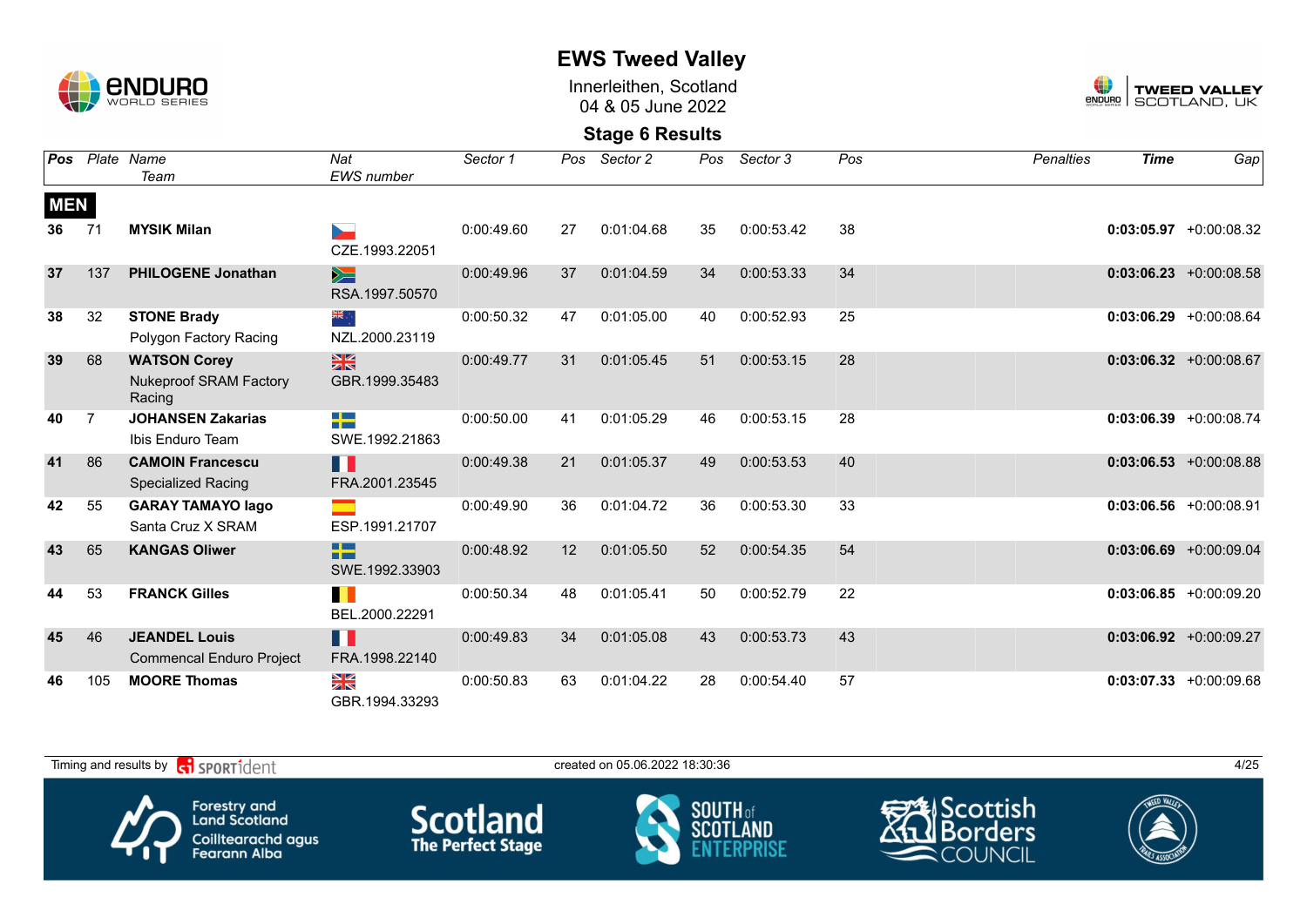

Innerleithen, Scotland 04 & 05 June 2022



**Stage 6 Results**

| Pos        |     | Plate Name<br>Team                                              | Nat<br>EWS number                       | Sector 1   | Pos | Sector 2   | Pos | Sector 3   | Pos | <b>Penalties</b> | <b>Time</b> | Gap                       |
|------------|-----|-----------------------------------------------------------------|-----------------------------------------|------------|-----|------------|-----|------------|-----|------------------|-------------|---------------------------|
| <b>MEN</b> |     |                                                                 |                                         |            |     |            |     |            |     |                  |             |                           |
| 47         | 28  | <b>GAUVIN Remi</b><br>Rocky Mountain Race Face                  | <b>I</b> *<br>CAN.1992.21624            | 0:00:50.00 | 41  | 0:01:06.47 | 66  | 0:00:52.93 | 25  |                  |             | $0:03:07.52$ +0:00:09.87  |
| 48         | 87  | <b>STORR Alex</b><br>Forbidden Synthesis                        | ≫≪<br>GBR.2001.31009                    | 0:00:50.68 | 58  | 0:01:05.54 | 57  | 0:00:52.78 | 21  |                  |             | $0:03:07.64$ +0:00:09.99  |
| 49         | 30  | <b>MENJOU Irenee</b><br>Sunn French Connexion By<br>Alpe D'Huez | H<br>FRA.1995.22122                     | 0:00:50.53 | 54  | 0:01:04.90 | 37  | 0:00:54.20 | 49  |                  |             | $0:03:07.71 + 0:00:10.06$ |
| 50         | 106 | <b>LANGHORN Reece</b>                                           | ¥≼<br>GBR.1988.23486                    | 0:00:49.96 | 37  | 0:01:04.00 | 26  | 0:00:55.54 | 82  |                  |             | $0:03:07.93$ +0:00:10.28  |
| 51         | 171 | <b>BOX Archie</b>                                               | $\frac{N}{N}$<br>GBR.1998.23201         | 0:00:49.65 | 28  | 0:01:05.28 | 45  | 0:00:54.25 | 51  |                  |             | $0:03:08.22 +0:00:10.57$  |
| 52         | 6   | <b>TORDO Dimitri</b><br>Canyon Collective                       | FRA.1993.21764                          | 0:00:50.39 | 52  | 0:01:05.33 | 48  | 0:00:54.35 | 54  |                  |             | $0:03:08.57 +0:00:10.92$  |
| 53         | 64  | <b>MASTERS Wyn</b><br><b>GT Factory Racing</b>                  | 米心<br>NZL.1987.21663                    | 0:00:50.70 | 60  | 0:01:06.26 | 64  | 0:00:53.38 | 36  |                  |             | $0:03:08.61 + 0:00:10.96$ |
| 54         | 70  | <b>BURNS CONTRERAS Pedro</b><br><b>Trek Factory Racing</b>      | CHI.1997.21729                          | 0:00:50.38 | 51  | 0:01:05.53 | 55  | 0:00:54.70 | 65  |                  |             | $0:03:08.64$ +0:00:10.99  |
| 55         | 23  | <b>PIGEON Hugo</b><br>Scott SR Suntour Enduro<br>Team           | H<br>FRA.1996.23507                     | 0:00:49.70 | 29  | 0:01:04.53 | 32  | 0:00:56.10 | 95  |                  |             | $0:03:08.91$ +0:00:11.26  |
| 56         | 88  | <b>WARNET Manu</b>                                              | NED.2001.26267                          | 0:00:50.98 | 64  | 0:01:04.95 | 38  | 0:00:54.25 | 51  |                  |             | $0:03:09.16$ +0:00:11.51  |
| 57         | 66  | <b>KRASNY Carter</b>                                            | $\blacktriangleright$<br>CAN.1999.22027 | 0:00:50.35 | 49  | 0:01:05.50 | 52  | 0:00:55.78 | 88  |                  |             | $0:03:09.54$ +0:00:11.89  |

Timing and results by  $\overline{c_1}$  SPORT1 $\overline{1}$  dentity the state of the created on 05.06.2022 18:30:36 5/25









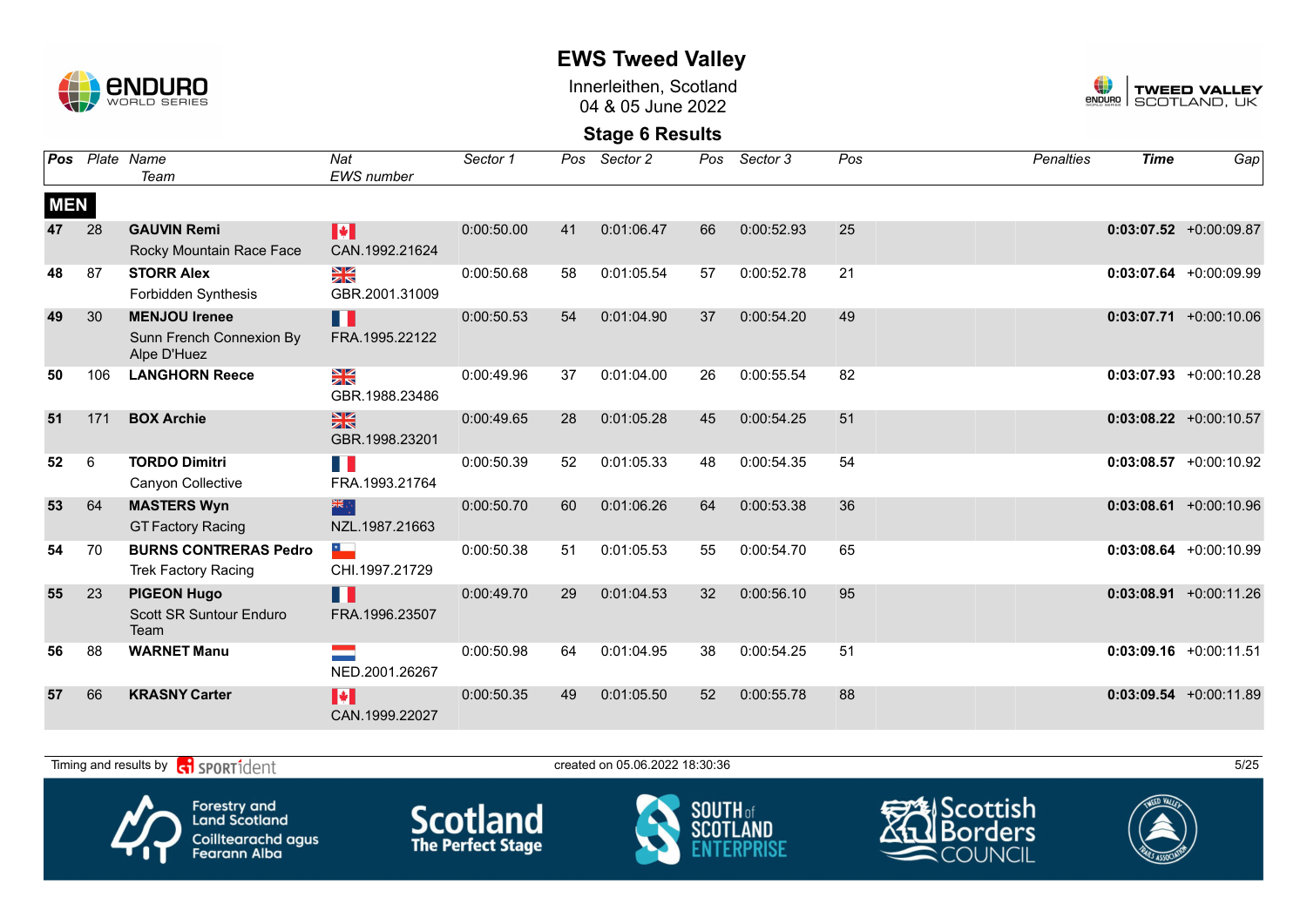

Innerleithen, Scotland 04 & 05 June 2022



| Pos        |     | Plate Name                                                 | Nat                                               | Sector 1   | Pos | Sector 2   |    | Pos Sector 3 | Pos | <b>Penalties</b> | <b>Time</b> | Gap                       |
|------------|-----|------------------------------------------------------------|---------------------------------------------------|------------|-----|------------|----|--------------|-----|------------------|-------------|---------------------------|
|            |     | Team                                                       | <b>EWS</b> number                                 |            |     |            |    |              |     |                  |             |                           |
| <b>MEN</b> |     |                                                            |                                                   |            |     |            |    |              |     |                  |             |                           |
| 58         | 145 | <b>NOBLE Josh</b>                                          | $\frac{\sum x}{\sum x}$<br>GBR.2001.25619         | 0:00:51.45 | 73  | 0:01:05.15 | 44 | 0:00:54.41   | 58  |                  |             | $0:03:09.56$ +0:00:11.91  |
| 59         | 58  | <b>WALL Evan</b><br>Devinci Global Racing                  | H<br>CAN.1999.23531                               | 0:00:50.64 | 56  | 0:01:06.25 | 63 | 0:00:54.45   | 59  |                  |             | $0:03:09.78$ +0:00:12.13  |
| 60         | 90  | <b>HUTCHENS Chris</b>                                      | $\frac{N}{N}$<br>GBR.1989.22999                   | 0:00:51.50 | 74  | 0:01:04.95 | 38 | 0:00:54.75   | 67  |                  |             | $0:03:09.97$ +0:00:12.32  |
| 61         | 48  | <b>LUTHI Patrick</b>                                       | Ð<br>SUI.1992.22607                               | 0:00:51.35 | 70  | 0:01:05.68 | 58 | 0:00:54.54   | 61  |                  |             | $0:03:10.03$ +0:00:12.38  |
| 62         | 123 | <b>HOLOWKO Alex</b>                                        | $\frac{\mathbf{N}}{\mathbf{N}}$<br>GBR.1990.21357 | 0:00:50.70 | 60  | 0:01:05.68 | 58 | 0:00:54.97   | 74  |                  |             | $0:03:10.11 + 0:00:12.46$ |
| 63         | 63  | <b>DRACH Torben</b><br>RAAW // Levelnine Gravity           | GER.1998.22419                                    | 0:00:50.30 | 46  | 0:01:07.51 | 79 | 0:00:54.70   | 65  |                  |             | $0:03:10.27$ +0:00:12.62  |
| 64         | 19  | <b>VENDEMMIA Mirco</b><br>Cannondale Enduro                | H<br>ITA.1998.21871                               | 0:00:50.45 | 53  | 0:01:06.47 | 66 | 0:00:54.95   | 73  |                  |             | $0:03:10.36$ +0:00:12.71  |
| 65         | 75  | <b>ROPELATO Mitch</b><br><b>Cannondale Enduro</b>          | ▆▆<br>USA.1992.22734                              | 0:00:49.79 | 32  | 0:01:06.90 | 72 | 0:00:55.78   | 88  |                  |             | $0:03:10.82 +0:00:13.17$  |
| 66         | 101 | <b>TEJCHMAN Premek</b>                                     | CZE.1988.22389                                    | 0:00:51.23 | 69  | 0:01:07.05 | 74 | 0:00:54.45   | 59  |                  |             | $0:03:11.06$ +0:00:13.41  |
| 67         | 118 | <b>SCOTT Riley</b>                                         | $\frac{N}{N}$<br>GBR.2000.38625                   | 0:00:50.65 | 57  | 0:01:07.50 | 78 | 0:00:54.83   | 70  |                  |             | $0:03:11.17 + 0:00:13.52$ |
| 68         | 85  | <b>HALE Ant</b><br><b>Nukeproof SRAM Factory</b><br>Racing | $\frac{\Delta}{\Delta}$<br>GBR.1994.35957         | 0:00:51.94 | 83  | 0:01:06.50 | 68 | 0:00:54.68   | 63  |                  |             | $0:03:11.23 + 0:00:13.58$ |

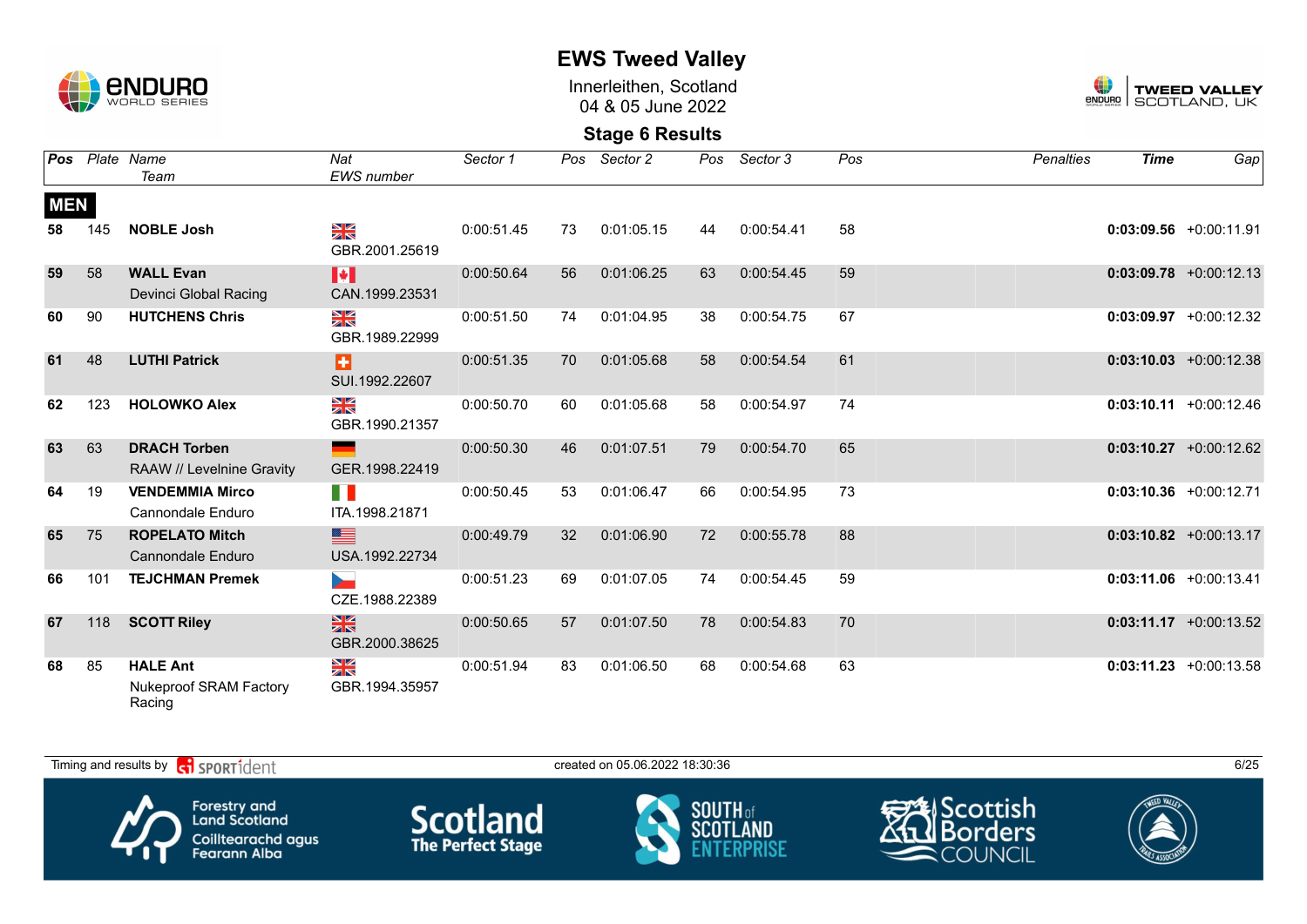

Innerleithen, Scotland 04 & 05 June 2022



|            |     | <b>Pos</b> Plate Name<br>Team                               | Nat<br><b>EWS</b> number          | Sector 1   | Pos | Sector 2   | Pos | Sector 3   | Pos | <b>Penalties</b> | <b>Time</b> | Gap                       |
|------------|-----|-------------------------------------------------------------|-----------------------------------|------------|-----|------------|-----|------------|-----|------------------|-------------|---------------------------|
| <b>MEN</b> |     |                                                             |                                   |            |     |            |     |            |     |                  |             |                           |
| 69         | 94  | <b>BLAHA Vojtech</b>                                        | CZE.1999.22684                    | 0:00:52.27 | 89  | 0:01:06.20 | 61  | 0:00:54.25 | 51  |                  |             | $0:03:11.35 + 0:00:13.70$ |
| 70         | 22  | <b>GALY Theo</b><br>Sunn French Connexion By<br>Alpe D'Huez | T.<br>FRA.1990.21691              | 0:00:51.78 | 80  | 0:01:07.22 | 77  | 0:00:54.75 | 67  |                  |             | $0:03:11.65 + 0:00:14.00$ |
| 71         | 164 | <b>HAMMOND Chubbie</b>                                      | $\frac{28}{25}$<br>GBR.1996.37418 | 0:00:50.79 | 62  | 0:01:07.96 | 85  | 0:00:54.59 | 62  |                  |             | $0:03:11.89$ +0:00:14.24  |
| 72         | 113 | <b>SHUCKSMITH Samuel</b>                                    | ≥k<br>GBR.1990.23007              | 0:00:52.00 | 85  | 0:01:06.79 | 70  | 0:00:55.10 | 76  |                  |             | $0:03:12.43 + 0:00:14.78$ |
| 73         | 112 | <b>OMDAL Oskar</b>                                          | X٣<br>NOR.2000.32277              | 0:00:52.43 | 95  | 0:01:06.82 | 71  | 0:00:54.69 | 64  |                  |             | $0:03:12.57 + 0:00:14.92$ |
| 74         | 76  | <b>WILSON Thomas</b><br>Orange Factory Racing               | ≥k<br>GBR.2000.22553              | 0:00:53.15 | 108 | 0:01:06.43 | 65  | 0:00:54.78 | 69  |                  |             | $0:03:12.91$ +0:00:15.26  |
| 75         | 20  | <b>NICOLAI Florian</b><br><b>BH Enduro Racing Team</b>      | Ш<br>FRA.1993.21749               | 0:00:51.38 | 71  | 0:01:08.33 | 93  | 0:00:54.90 | 72  |                  |             | $0:03:13.08$ +0:00:15.43  |
| 76         | 93  | <b>RYAN Fergus</b>                                          | X<br>X<br>GBR.1993.22458          | 0:00:51.88 | 82  | 0:01:06.95 | 73  | 0:00:55.43 | 80  |                  |             | $0:03:13.11 + 0:00:15.46$ |
| 77         | 155 | <b>CAVAYE Andrew</b>                                        | 業業<br>AUS.1996.24678              | 0:00:52.60 | 101 | 0:01:07.57 | 80  | 0:00:54.83 | 70  |                  |             | $0:03:13.16$ +0:00:15.51  |
| 78         | 161 | <b>JAMES Myles</b>                                          | ≥k<br>GBR.1995.35092              | 0:00:51.52 | 75  | 0:01:07.10 | 76  | 0:00:56.25 | 99  |                  |             | $0:03:13.38$ +0:00:15.73  |
| 79         | 97  | <b>DE VOCHT Bart</b>                                        | ш<br>BEL.1992.23075               | 0:00:51.42 | 72  | 0:01:07.06 | 75  | 0:00:56.47 | 103 |                  |             | $0:03:13.41 + 0:00:15.76$ |

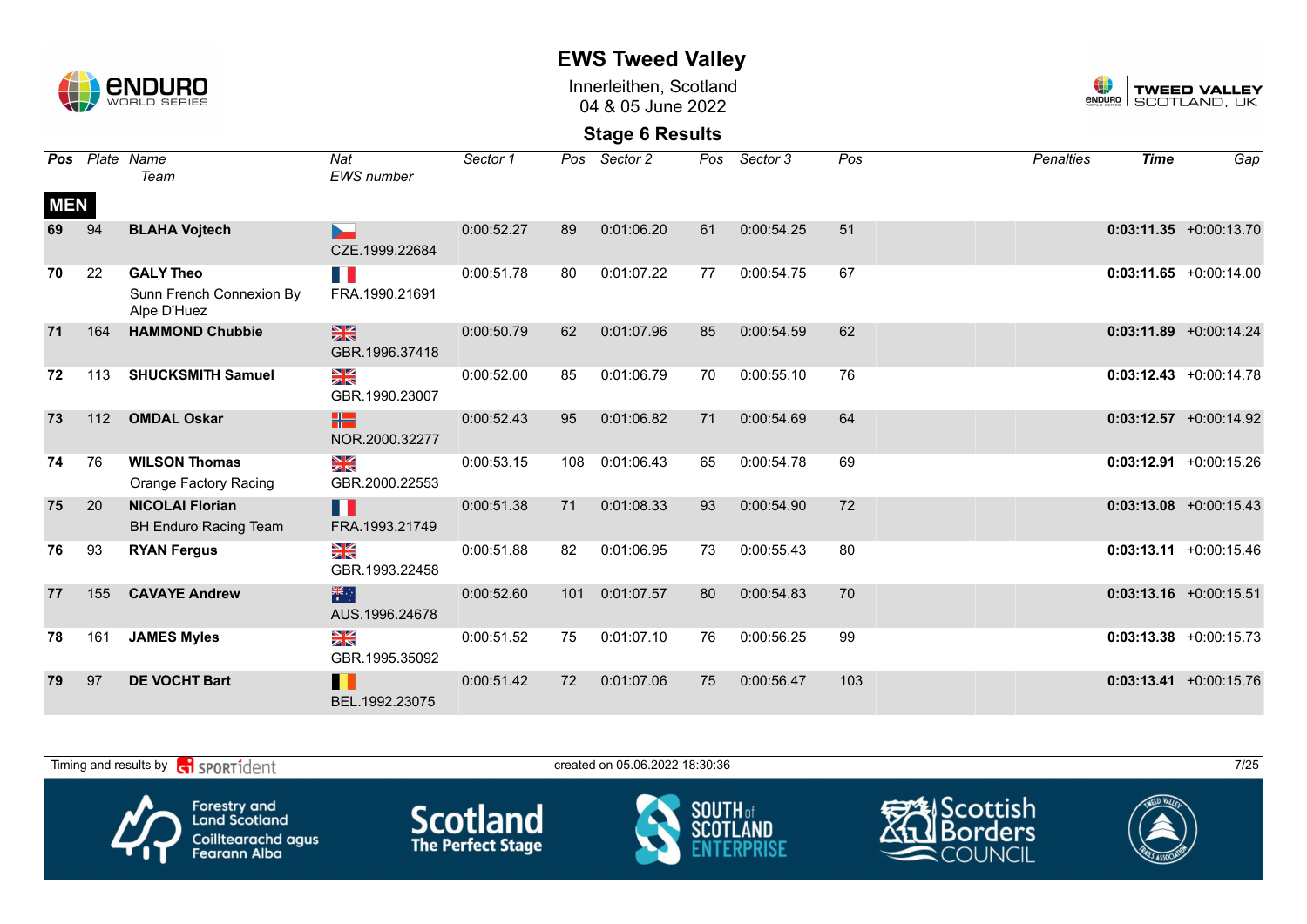

Innerleithen, Scotland 04 & 05 June 2022



**Stage 6 Results**

| Pos        |     | Plate Name<br>Team                                    | Nat<br><b>EWS</b> number                          | Sector 1   | Pos | Sector 2                       | Pos | Sector 3   | Pos | <b>Penalties</b> | <b>Time</b> | Gap                       |
|------------|-----|-------------------------------------------------------|---------------------------------------------------|------------|-----|--------------------------------|-----|------------|-----|------------------|-------------|---------------------------|
| <b>MEN</b> |     |                                                       |                                                   |            |     |                                |     |            |     |                  |             |                           |
| 80         | 51  | <b>BLAIR Lachlan</b><br><b>Orange Factory Racing</b>  | NK<br>ZK<br>GBR.1995.21426                        | 0:00:49.48 | 25  | 0:01:03.75                     | 23  | 0:01:00.90 | 138 |                  |             | $0:03:13.52 +0:00:15.87$  |
| 81         | 102 | <b>LANDMARK Ola Javold</b>                            | HS.<br>NOR.1999.25289                             | 0:00:51.09 | 66  | 0:01:07.70                     | 82  | 0:00:56.20 | 98  |                  |             | $0:03:13.55 + 0:00:15.90$ |
| 82         | 143 | <b>HURLEY Joshua</b>                                  | $\frac{\mathbf{N}}{\mathbf{N}}$<br>GBR.1995.27543 | 0:00:53.30 | 110 | 0:01:05.53                     | 55  | 0:00:56.30 | 101 |                  |             | $0:03:13.66$ +0:00:16.01  |
| 83         | 108 | <b>HARKER Jack</b>                                    | $\frac{N}{N}$<br>GBR.1998.33252                   | 0:00:51.96 | 84  | 0:01:08.00                     | 86  | 0:00:55.67 | 84  |                  |             | $0:03:14.06$ +0:00:16.41  |
| 84         | 146 | <b>MORGAN Myles</b>                                   | ⋐<br>USA.2001.24399                               | 0:00:53.07 | 107 | 0:01:08.22                     | 90  | 0:00:53.86 | 47  |                  |             | $0:03:14.16$ +0:00:16.51  |
| 85         | 54  | <b>FRANCARDO Tommaso</b>                              | n<br>ITA.1997.22813                               | 0:00:51.62 | 77  | 0:01:08.91                     | 105 | 0:00:54.99 | 75  |                  |             | $0:03:14.31 + 0:00:16.66$ |
| 86         | 170 | <b>HAMILTON Connor</b>                                | ैं, ≋<br>NZL.1996.24882                           | 0:00:52.43 | 95  | 0:01:08.38                     | 94  | 0:00:55.50 | 81  |                  |             | $0:03:14.32$ +0:00:16.67  |
| 87         | 121 | <b>WOLFE Daniel</b><br>Polygon Factory Racing         | H<br>IRL.1988.22250                               | 0:00:51.57 | 76  | 0:01:08.43                     | 96  | 0:00:56.25 | 99  |                  |             | $0:03:14.53 + 0:00:16.88$ |
| 88         | 74  | <b>WILDHABER Gustav</b><br><b>Cube Action Team</b>    | $\ddot{}$<br>SUI.1988.21848                       | 0:00:51.64 | 78  | 0:01:08.24                     | 91  | 0:00:55.76 | 87  |                  |             | $0:03:14.56$ +0:00:16.91  |
| 89         | 142 | <b>NEWELL Jake</b>                                    | 米村<br>AUS.1993.24612                              | 0:00:52.38 | 92  | 0:01:08.58                     | 99  | 0:00:55.39 | 79  |                  |             | $0:03:14.63$ +0:00:16.98  |
| 90         | 147 | <b>HEINIGER Nils</b>                                  | ∴ <mark>≫</mark><br>NZL.1999.25218                | 0:00:52.50 | 98  | 0:01:07.78                     | 83  | 0:00:55.96 | 92  |                  |             | $0:03:14.68$ +0:00:17.03  |
| 91         | 130 | <b>HARRIS Bradley</b><br>Theory Racing p/b ProBikeKit | 米亭<br>NZL.2001.27637                              | 0:00:52.52 | 99  | 0:01:07.63                     | 81  | 0:00:56.05 | 94  |                  |             | $0:03:14.74 +0:00:17.09$  |
|            |     | Timing and results by <b>ci</b> SPORT1dent            |                                                   |            |     | created on 05.06.2022 18:30:36 |     |            |     |                  |             | 8/25                      |
|            |     |                                                       |                                                   |            |     |                                |     |            |     |                  |             |                           |









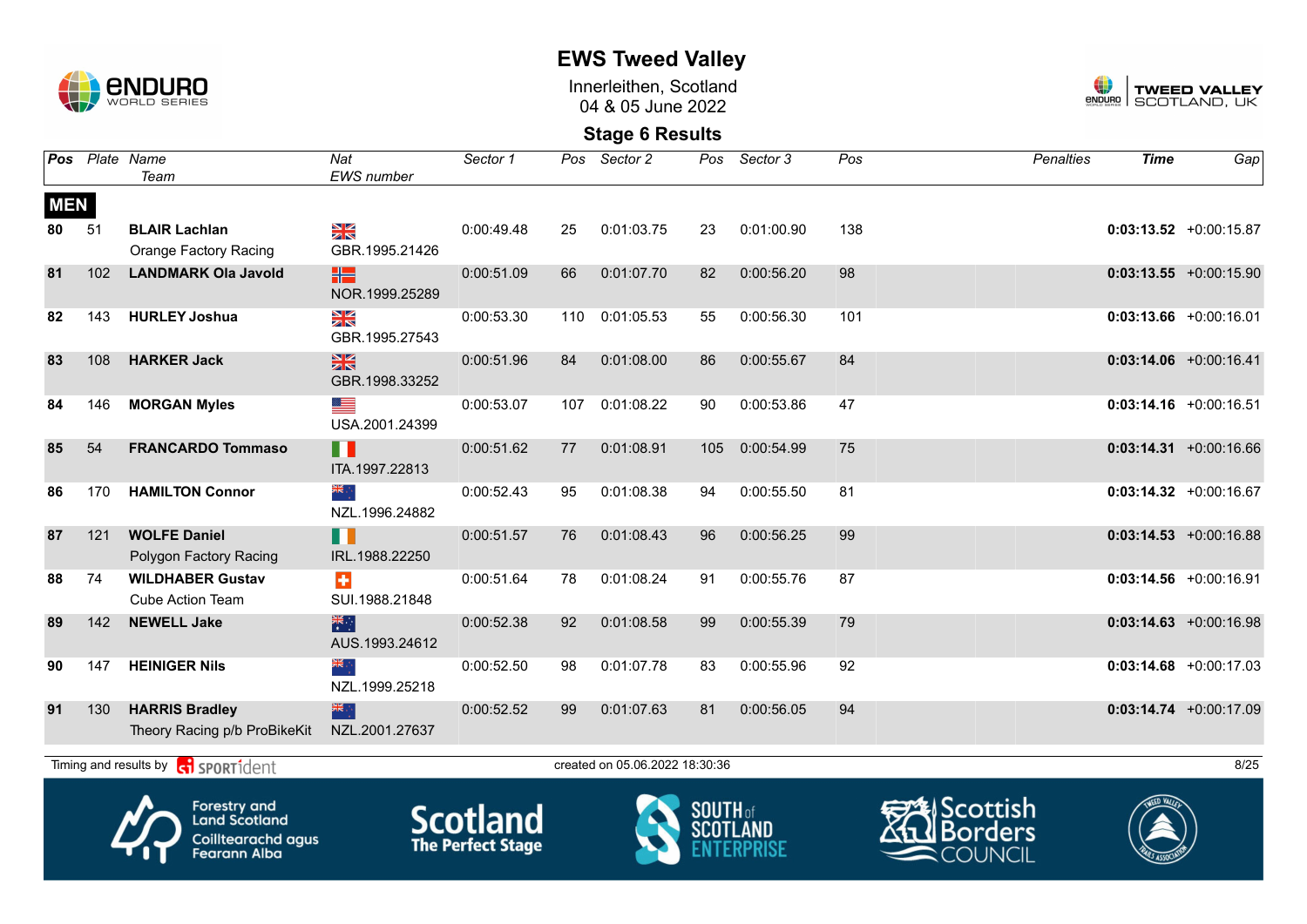

Innerleithen, Scotland 04 & 05 June 2022



**Stage 6 Results**

|                  |     | Pos Plate Name<br>Team                                   | Nat<br>EWS number                  | Sector 1   | Pos | Sector 2                       | Pos              | Sector 3   | Pos | <b>Penalties</b> | <b>Time</b> | Gap                       |
|------------------|-----|----------------------------------------------------------|------------------------------------|------------|-----|--------------------------------|------------------|------------|-----|------------------|-------------|---------------------------|
| <b>MEN</b><br>91 | 151 | <b>LAMBERT Louis</b><br><b>Hotlines Nukeproof Racing</b> | a in<br>FRA.1999.37231             | 0:00:52.65 | 104 | 0:01:09.18                     | 108              | 0:00:54.35 | 54  |                  |             | $0:03:14.74 + 0:00:17.09$ |
| 93               | 80  | <b>ESCUDIER Thomas</b>                                   | H<br>FRA.1991.21945                | 0:00:52.95 | 105 | 0:01:08.20                     | 88               | 0:00:55.70 | 85  |                  |             | $0:03:15.10 + 0:00:17.45$ |
| 94               | 148 | <b>ENNIS Ross</b>                                        | H II<br>IRL.2001.25954             | 0:00:52.60 | 101 | 0:01:07.94                     | 84               | 0:00:55.83 | 90  |                  |             | $0:03:15.18$ +0:00:17.53  |
| 95               | 72  | <b>HEBERT Ambroise</b>                                   | Ш<br>FRA.1993.21934                | 0:00:51.03 | 65  | 0:01:10.10                     | 119              | 0:00:56.17 | 97  |                  |             | $0:03:15.38$ +0:00:17.73  |
| 96               | 124 | <b>JENSEN Henrik</b>                                     | NK<br>ZK<br>GBR.1998.25933         | 0:00:52.26 | 88  | 0:01:08.59                     | 100              | 0:00:55.93 | 91  |                  |             | $0:03:15.85 + 0:00:18.20$ |
| 97               | 96  | <b>CARROLL Gavin</b>                                     | П<br>IRL.1993.35848                | 0:00:51.75 | 79  | 0:01:08.50                     | 97               | 0:00:56.95 | 110 |                  |             | $0:03:15.92$ +0:00:18.27  |
| 98               | 154 | <b>DONALDSON Gary</b>                                    | H II<br>IRL.1995.38688             | 0:00:52.38 | 92  | 0:01:08.20                     | 88               | 0:00:56.68 | 106 |                  |             | $0:03:16.33 + 0:00:18.68$ |
| 99               | 95  | <b>TOOKE Jacob</b>                                       | H<br>CAN.1999.22078                | 0:00:53.77 | 115 | 0:01:08.25                     | 92               | 0:00:55.72 | 86  |                  |             | $0:03:16.43 + 0:00:18.78$ |
| 100              | 156 | <b>BRATSCHI Tim</b>                                      | $\ddot{\bullet}$<br>SUI.1988.23005 | 0:00:52.49 | 97  | 0:01:09.78                     | 113              | 0:00:55.57 | 83  |                  |             | $0:03:16.49 + 0:00:18.84$ |
| 101              | 168 | <b>FABRE Enzo</b>                                        | H<br>FRA.2001.35441                | 0:00:52.15 | 87  | 0:01:10.48                     | 121              | 0:00:55.27 | 78  |                  |             | $0:03:16.70 + 0:00:19.05$ |
| 102              | 77  | <b>JONES Jono</b><br>Propain Factory Enduro              | ≫<br>X<br>GBR.1994.37370           | 0:00:52.10 | 86  | 0:01:11.33                     | 129              | 0:00:55.22 | 77  |                  |             | $0:03:17.34 +0:00:19.69$  |
| 103              | 119 | <b>SHIRLEY James</b>                                     | $\frac{N}{N}$<br>GBR.1989.22351    | 0:00:53.04 | 106 | 0:01:08.65                     | 102 <sub>1</sub> | 0:00:56.83 | 108 |                  |             | $0:03:17.37$ +0:00:19.72  |
|                  |     | Timing and results by <b>contains and results</b>        |                                    |            |     | created on 05.06.2022 18:30:36 |                  |            |     |                  |             | 9/25                      |
|                  |     |                                                          |                                    |            |     |                                |                  |            |     |                  |             |                           |









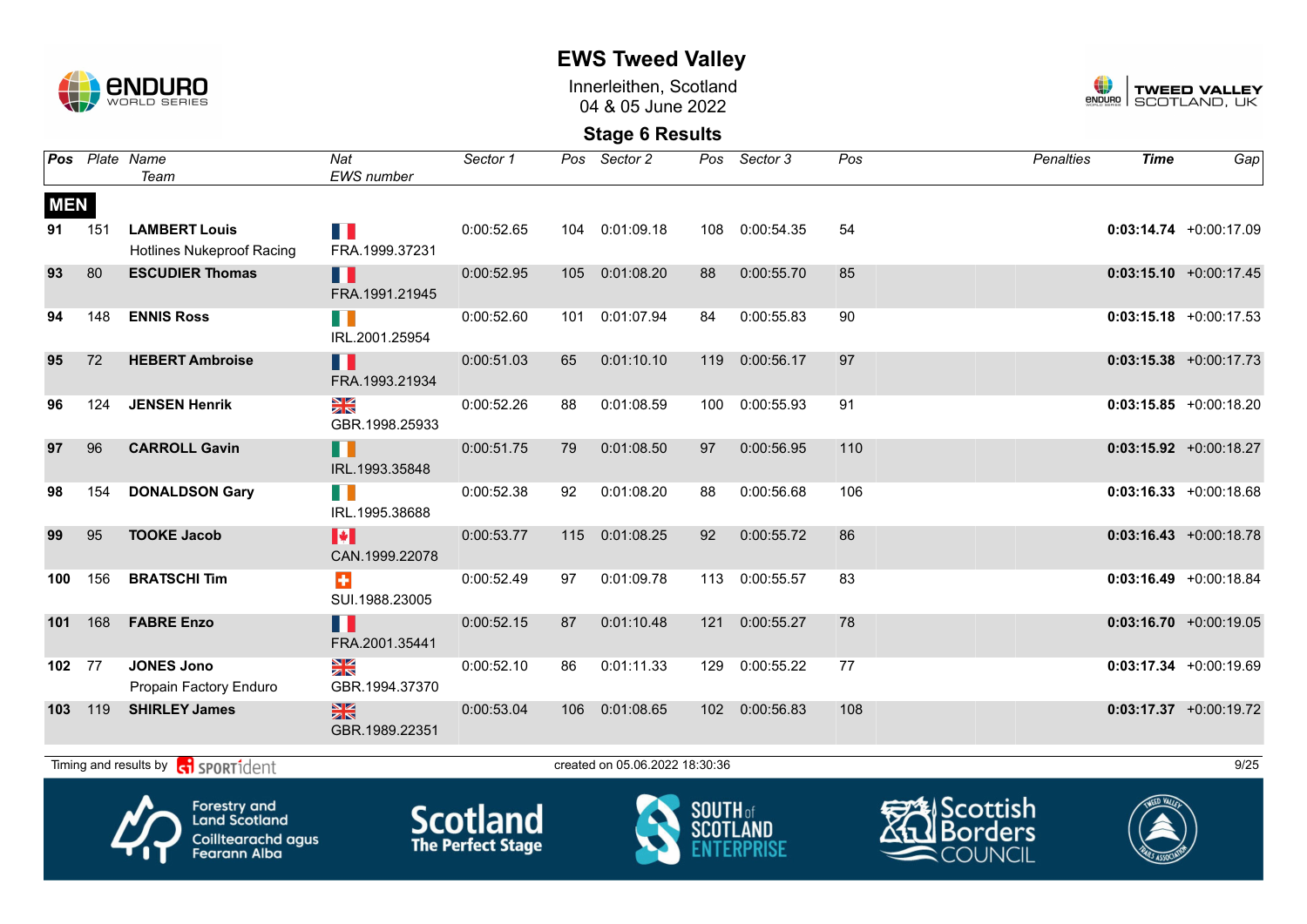

Innerleithen, Scotland 04 & 05 June 2022



| Pos        |     | Plate Name<br>Team                                                  | Nat<br>EWS number                          | Sector 1   | Pos | Sector 2   | Pos | Sector 3   | Pos | <b>Penalties</b> | <b>Time</b> | Gap                       |
|------------|-----|---------------------------------------------------------------------|--------------------------------------------|------------|-----|------------|-----|------------|-----|------------------|-------------|---------------------------|
| <b>MEN</b> |     |                                                                     |                                            |            |     |            |     |            |     |                  |             |                           |
| 104        | 82  | <b>ARNAUD Quentin</b>                                               | H I<br>FRA.1994.22628                      | 0:00:52.35 | 91  | 0:01:09.13 | 107 | 0:00:56.80 | 107 |                  |             | $0:03:17.62 + 0:00:19.97$ |
| 105        | 98  | <b>SWANBECK Daniel</b>                                              | $\Box$<br><b>Bit Bar</b><br>SWE.1990.32435 | 0:00:53.32 | 112 | 0:01:08.98 | 106 | 0:00:56.42 | 102 |                  |             | $0:03:17.66$ +0:00:20.01  |
| 106        | 115 | <b>LUPATO Denny</b>                                                 | n i<br>ITA.1992.22852                      | 0:00:52.31 | 90  | 0:01:08.60 | 101 | 0:00:57.37 | 113 |                  |             | $0:03:17.78$ +0:00:20.13  |
| 107        | 117 | <b>BROWN Chris</b>                                                  | H<br>IRL.1995.33325                        | 0:00:54.38 | 122 | 0:01:08.57 | 98  | 0:00:56.13 | 96  |                  |             | $0:03:17.82 + 0:00:20.17$ |
| 108        | 29  | <b>SECONDI Nathan</b><br><b>Fulgur Factory Team</b><br>Valdinievole | H<br>FRA.1999.22133                        | 0:00:51.18 | 68  | 0:01:06.65 | 69  | 0:01:01.78 | 140 |                  |             | $0:03:18.03 + 0:00:20.38$ |
| 109        | 173 | <b>BROWNLIE Sam</b>                                                 | 米门<br>AUS.1992.25324                       | 0:00:54.37 | 121 | 0:01:08.85 | 103 | 0:00:55.98 | 93  |                  |             | $0:03:18.38$ +0:00:20.73  |
| 110        | 122 | <b>LOEFFLER Christian</b>                                           | GER.1993.23169                             | 0:00:54.17 | 118 | 0:01:08.38 | 94  | 0:00:57.00 | 112 |                  |             | $0:03:18.65 + 0:00:21.00$ |
| 111        | 153 | <b>ADAMI Maxim</b>                                                  | CZE.2001.22512                             | 0:00:53.88 | 116 | 0:01:08.87 | 104 | 0:00:56.95 | 110 |                  |             | $0:03:18.68$ +0:00:21.03  |
| 112        | 263 | <b>ROSSI Saben</b>                                                  | ▀<br>USA.1985.23371                        | 0:00:52.40 | 94  | 0:01:09.96 | 118 | 0:00:57.82 | 120 |                  |             | $0:03:18.73 + 0:00:21.08$ |
| 113        | 132 | <b>BERRY Matthew</b>                                                | 器的<br>NZL.2000.23138                       | 0:00:52.54 | 100 | 0:01:09.90 | 115 | 0:00:57.63 | 118 |                  |             | $0:03:18.79$ +0:00:21.14  |
| 113        | 120 | <b>FAGERBERG Philip</b>                                             | -13<br>SWE.1996.25802                      | 0:00:53.31 | 111 | 0:01:09.37 | 109 | 0:00:56.85 | 109 |                  |             | $0:03:18.79$ +0:00:21.14  |

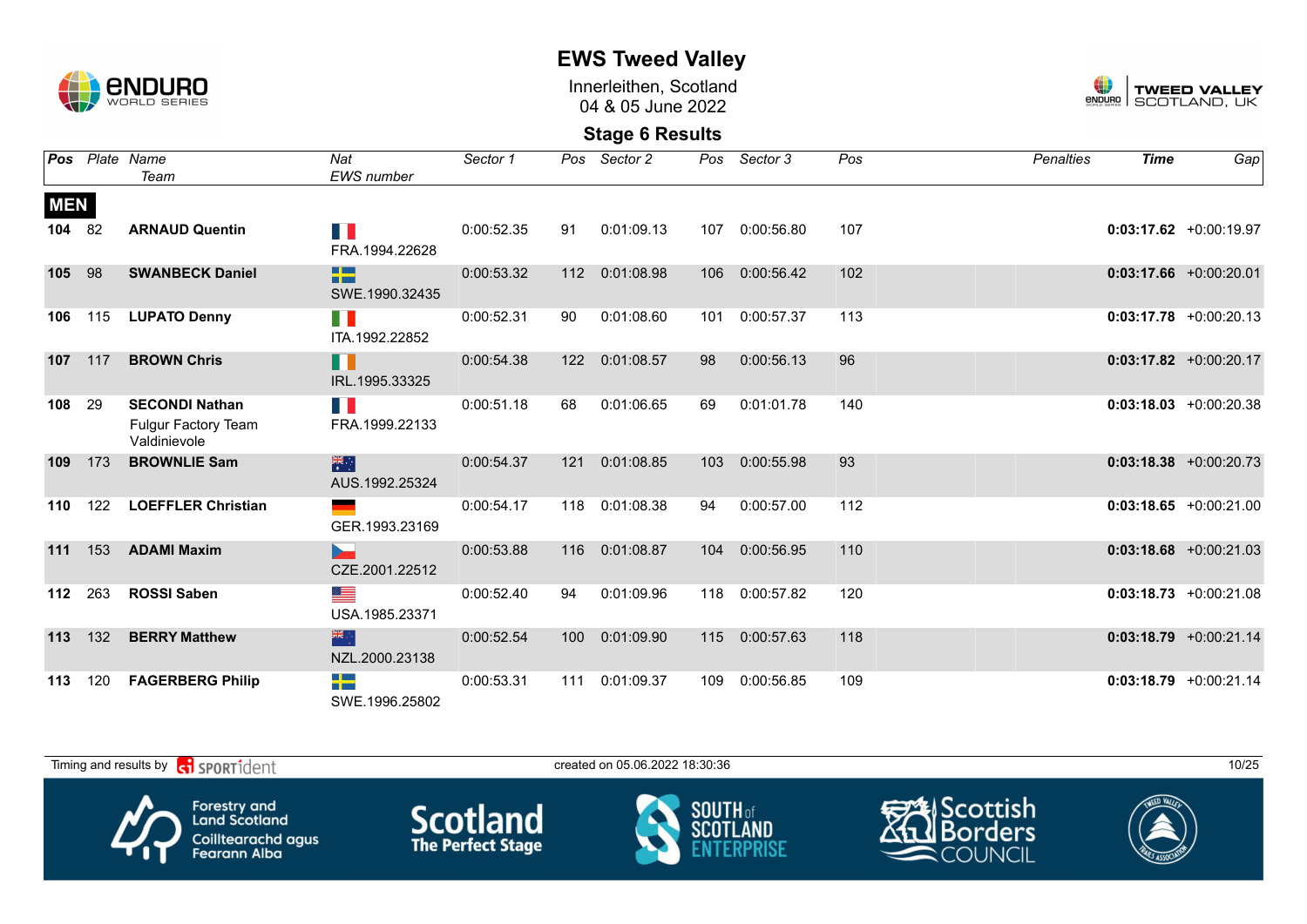

Innerleithen, Scotland 04 & 05 June 2022



|            |     | Pos Plate Name<br>Team                                                                   | Nat<br><b>EWS</b> number               | Sector 1                                    |     | Pos Sector 2                   | Pos             | Sector 3       | Pos | <b>Penalties</b>                          | <b>Time</b> | Gap                       |
|------------|-----|------------------------------------------------------------------------------------------|----------------------------------------|---------------------------------------------|-----|--------------------------------|-----------------|----------------|-----|-------------------------------------------|-------------|---------------------------|
| <b>MEN</b> |     |                                                                                          |                                        |                                             |     |                                |                 |                |     |                                           |             |                           |
| 115 111    |     | <b>SCHWENK Robert</b>                                                                    | GER.1994.23041                         | 0:00:53.50                                  | 113 | 0:01:09.38                     | 110             | 0:00:57.48     | 117 |                                           |             | $0:03:19.10 + 0:00:21.45$ |
| 116        | 134 | <b>WALCH Lucas</b>                                                                       | ≫⊯<br>NZL.1996.23524                   | 0:00:53.90                                  |     | 117 0:01:09.74                 |                 | 112 0:00:56.56 | 105 |                                           |             | $0:03:19.13 + 0:00:21.48$ |
| 117        | 107 | <b>COULTHARD Aidan</b>                                                                   | $\frac{N}{N}$<br>GBR.1996.33292        | 0:00:52.60                                  | 101 | 0:01:09.88                     | 114             | 0:00:58.40     | 126 |                                           |             | $0:03:19.74$ +0:00:22.09  |
| 118        | 135 | <b>PROCHYRA Jordan</b>                                                                   | $\frac{1}{\sqrt{2}}$<br>AUS.1994.21674 | 0:00:53.20                                  | 109 | 0:01:08.00                     | 86              | 0:01:01.95     | 141 |                                           |             | $0:03:21.49$ +0:00:23.84  |
| 119        | 100 | <b>MIHALKOVITS Peter</b>                                                                 | AUT.1993.23608                         | 0:00:54.80                                  | 125 | 0:01:09.72                     | 111             | 0:00:57.40     | 115 |                                           |             | $0:03:21.55$ +0:00:23.90  |
| 120        | 126 | <b>BARICH Leopold</b><br><b>RDN Racing</b>                                               | GER.1998.22342                         | 0:00:54.88                                  | 127 | 0:01:10.77                     | 123             | 0:00:56.48     | 104 |                                           |             | $0:03:21.57 +0:00:23.92$  |
| 121        | 83  | <b>RONZON Erwin</b>                                                                      | n<br>ITA.1997.21868                    | 0:00:54.80                                  | 125 | 0:01:10.62                     | 122             | 0:00:57.68     | 119 |                                           |             | $0:03:22.07$ +0:00:24.42  |
| 122        | 103 | <b>DERKUM Christian</b><br>RAAW // Levelnine Gravity                                     | GER.1991.23043                         | 0:00:54.50                                  | 123 | 0:01:10.13                     | 120             | 0:00:58.32     | 125 |                                           |             | $0:03:22.51$ +0:00:24.86  |
| 123        | 128 | <b>BAILLIF Florent</b>                                                                   | H<br>SUI.1998.32580                    | 0:00:55.43                                  | 129 | 0:01:11.00                     | 124             | 0:00:57.38     | 114 |                                           |             | $0:03:22.90$ +0:00:25.25  |
| 124        | 163 | <b>RANGER Lewis</b>                                                                      | X<br>GBR.1999.38588                    | 0:00:51.86                                  | 81  | 0:01:17.97                     | 143             | 0:00:54.20     | 49  |                                           |             | $0:03:22.92$ +0:00:25.27  |
| 125        | 109 | <b>OPPLIGER Timothee</b>                                                                 | Ы<br>SUI.1992.21701                    | 0:00:55.90                                  | 135 | 0:01:11.26                     | 126             | 0:00:57.47     | 116 |                                           |             | $0:03:23.23$ +0:00:25.58  |
| 126        | 116 | <b>VOTH Laurin</b><br>Propain Factory Enduro                                             | GER.2000.25451                         | 0:00:54.59                                  | 124 | 0:01:12.15                     | 131             | 0:00:58.13     | 123 |                                           |             | $0:03:23.37 +0:00:25.72$  |
|            |     | Timing and results by contract SPORT1dent                                                |                                        |                                             |     | created on 05.06.2022 18:30:36 |                 |                |     |                                           |             | 11/25                     |
|            |     | Forestry and<br><b>Land Scotland</b><br><b>Coilltearachd agus</b><br><b>Fearann Alba</b> |                                        | <b>Scotland</b><br><b>The Perfect Stage</b> |     |                                | <b>SOUTH</b> of |                |     | ヂしScottish<br>  Borders<br><b>COUNCII</b> |             |                           |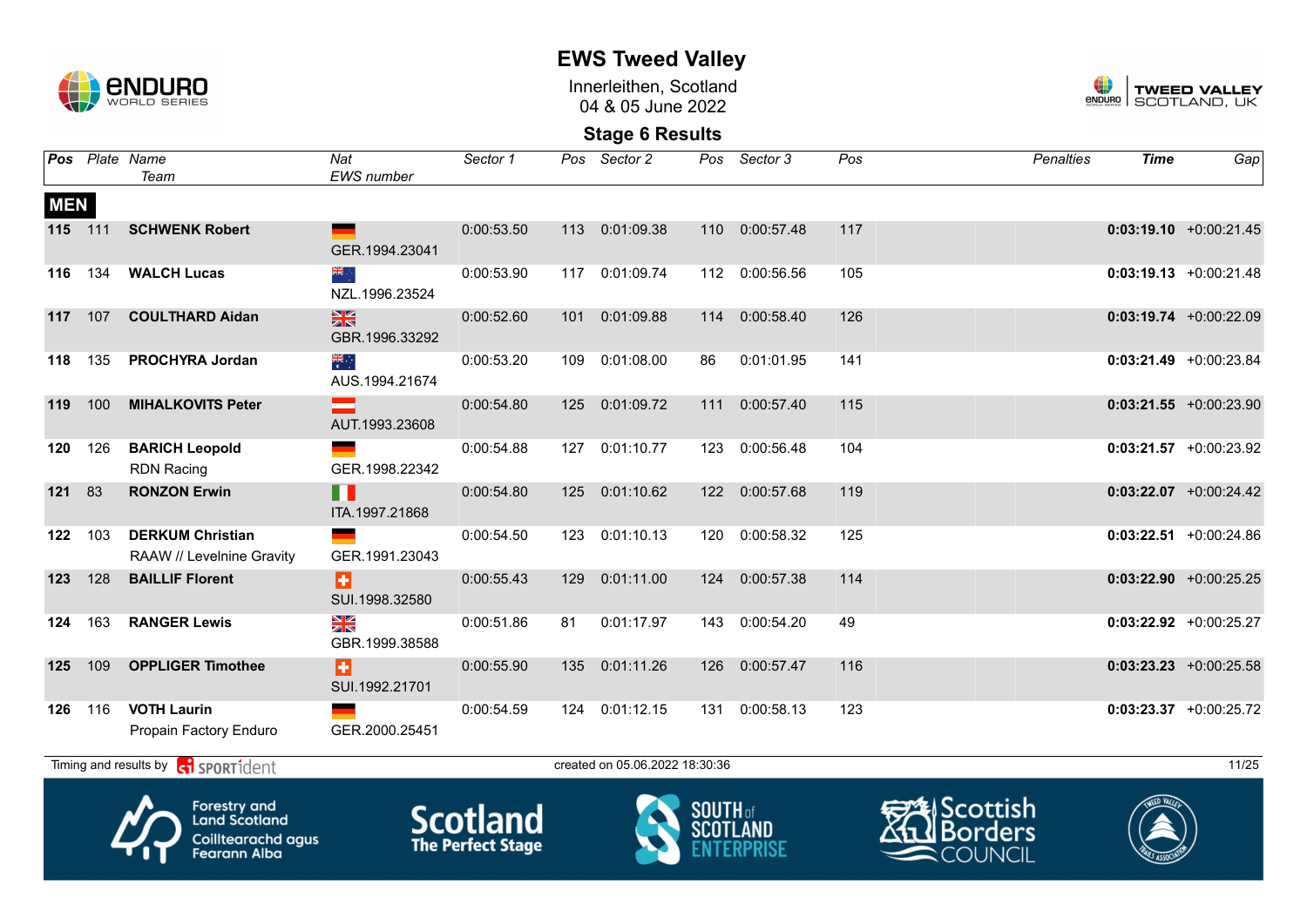

Innerleithen, Scotland 04 & 05 June 2022



|            |         | Pos Plate Name<br>Team                                                            | Nat<br><b>EWS</b> number        | Sector 1                                    | Pos | Sector 2                       | Pos                                | Sector 3       | Pos | <b>Penalties</b>                           | <b>Time</b> | Gap                       |
|------------|---------|-----------------------------------------------------------------------------------|---------------------------------|---------------------------------------------|-----|--------------------------------|------------------------------------|----------------|-----|--------------------------------------------|-------------|---------------------------|
| <b>MEN</b> |         |                                                                                   |                                 |                                             |     |                                |                                    |                |     |                                            |             |                           |
|            | 127 110 | <b>MOYNIHAN Liam</b>                                                              | $\frac{N}{N}$<br>GBR.1991.21835 | 0:00:54.25                                  |     | 120 0:01:11.05                 | 125                                | 0:00:58.98     | 128 |                                            |             | $0:03:23.65 + 0:00:26.00$ |
| 128        | 159     | <b>RYAN Cameron</b>                                                               | ैं<br>AUS.1995.23609            | 0:00:55.55                                  |     | 132 0:01:09.95                 |                                    | 117 0:00:59.62 | 133 |                                            |             | $0:03:23.86$ +0:00:26.21  |
| 129        | 158     | <b>MAGGS David</b>                                                                | 米<br>AUS.1996.23408             | 0:00:55.68                                  |     | 134 0:01:11.27                 | 127                                | 0:00:58.08     | 122 |                                            |             | $0:03:24.41 + 0:00:26.76$ |
| 130        | 157     | <b>OLSEN Eric</b>                                                                 | <u>e a</u><br>USA.1999.25103    | 0:00:55.58                                  | 133 | 0:01:12.23                     | 132                                | 0:00:57.93     | 121 |                                            |             | $0:03:24.61$ +0:00:26.96  |
| 131        | 144     | <b>JACKSON Ben</b>                                                                | $\frac{1}{2}$<br>GBR.2001.28609 | 0:00:56.99                                  |     | 141 0:01:09.93                 | 116                                | 0:00:58.23     | 124 |                                            |             | $0:03:24.78$ +0:00:27.13  |
|            | 132 152 | <b>SACCON Matteo</b><br>Abetone FullOut Gravity                                   | n n<br>ITA.2000.21866           | 0:00:54.22                                  |     | 119 0:01:11.42                 | 130                                | 0:00:59.55     | 132 |                                            |             | $0:03:24.82$ +0:00:27.17  |
| 133        | 114     | <b>DEMUYLDER Jonas</b>                                                            | Ш<br>BEL.1997.25196             | 0:00:56.15                                  |     | 137 0:01:11.30                 | 128                                | 0:00:59.33     | 131 |                                            |             | $0:03:25.56$ +0:00:27.91  |
|            | 134 133 | <b>KAHN David</b>                                                                 | <u>a a</u><br>USA.2000.23224    | 0:00:55.12                                  |     | 128 0:01:12.75                 |                                    | 134 0:00:59.03 | 129 |                                            |             | $0:03:25.95$ +0:00:28.30  |
| 135        | 167     | <b>CASAL VALLS Guillem</b>                                                        | <b>De</b><br>AND.1995.22127     | 0:00:56.50                                  |     | 138 0:01:12.41                 | 133                                | 0:00:58.94     | 127 |                                            |             | $0:03:27.21$ +0:00:29.56  |
| 136        | 169     | <b>GULLAND Morgan</b>                                                             | N<br>A<br>X<br>GBR.1995.37228   | 0:00:53.54                                  | 114 | 0:01:14.76                     | 141                                | 0:00:59.63     | 134 |                                            |             | $0:03:27.35 +0:00:29.70$  |
| 137        | 166     | <b>GONDOUIN Antoine</b>                                                           | H<br>FRA.1997.27800             | 0:00:56.72                                  | 139 | 0:01:13.75                     | 138                                | 0:00:59.10     | 130 |                                            |             | $0:03:29.23 +0:00:31.58$  |
| 138        | 104     | <b>DIEU Antonio</b>                                                               | FRA.1989.26701                  | 0:00:55.44                                  |     | 130 0:01:14.70                 |                                    | 140 0:01:00.93 | 139 |                                            |             | $0:03:29.75 +0:00:32.10$  |
|            |         | Timing and results by contract of the SPORT1 dent                                 |                                 |                                             |     | created on 05.06.2022 18:30:36 |                                    |                |     |                                            |             | 12/25                     |
|            |         | Forestry and<br><b>Land Scotland</b><br>Coilltearachd agus<br><b>Fearann Alba</b> |                                 | <b>Scotland</b><br><b>The Perfect Stage</b> |     |                                | <b>SOUTH of</b><br><b>SCOTLAND</b> |                |     | scottish≱ا<br><u>ll</u> Borders<br>COUNCIL |             |                           |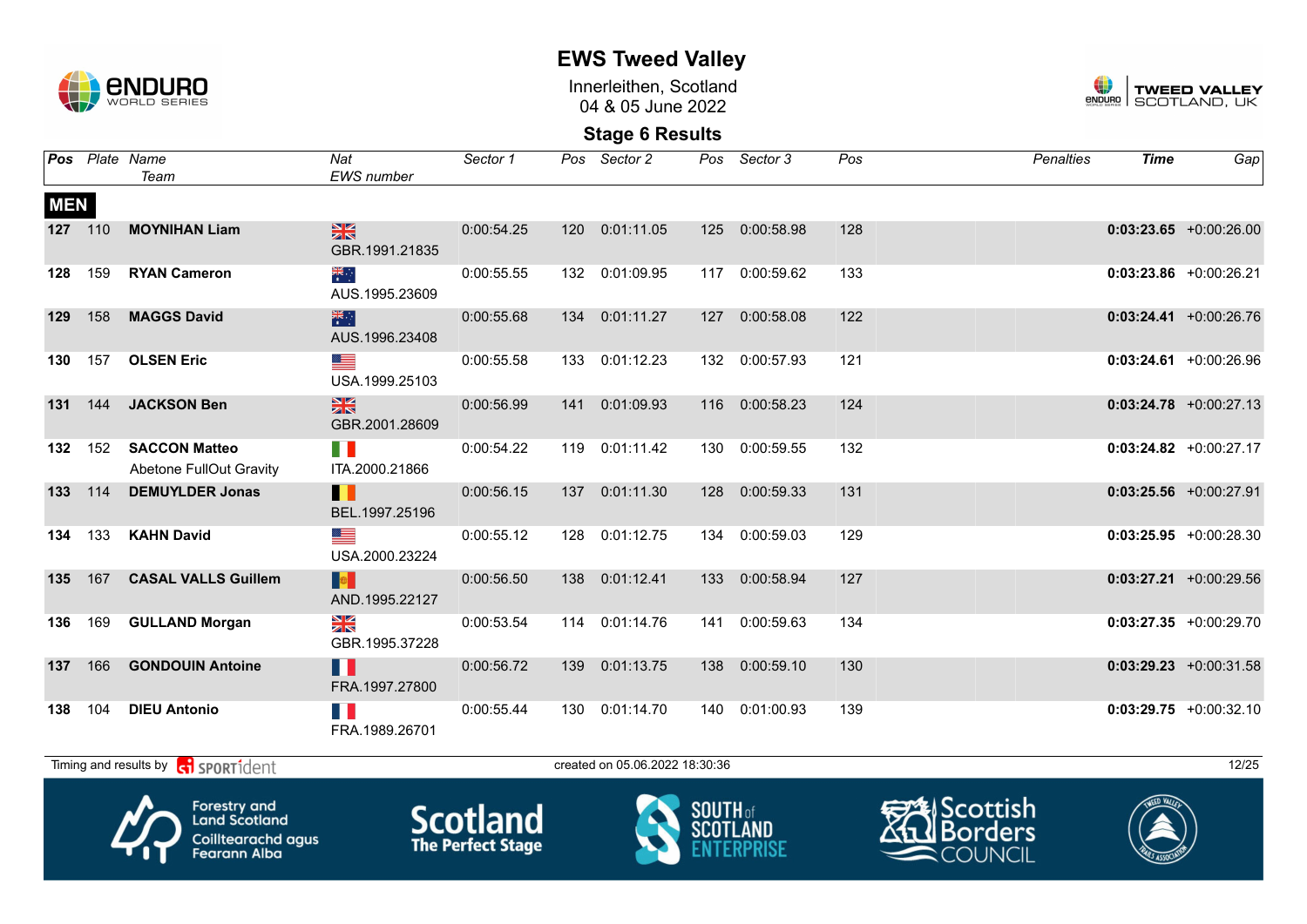

Innerleithen, Scotland 04 & 05 June 2022



|              |                                                                                                                           | Pos Plate Name<br>Team                                  | Nat<br><b>EWS</b> number        | Sector 1   |                | Pos Sector 2                   | Pos             | Sector 3       | Pos            | <b>Penalties</b>                                           | <b>Time</b> | Gap                       |
|--------------|---------------------------------------------------------------------------------------------------------------------------|---------------------------------------------------------|---------------------------------|------------|----------------|--------------------------------|-----------------|----------------|----------------|------------------------------------------------------------|-------------|---------------------------|
| <b>MEN</b>   |                                                                                                                           |                                                         |                                 |            |                |                                |                 |                |                |                                                            |             |                           |
|              | 139 175                                                                                                                   | <b>JONSSON Sharjah</b>                                  | $\geq$<br>RSA.1999.22749        | 0:00:56.05 |                | 136 0:01:12.75                 | 134             | 0:01:00.80     | 137            |                                                            |             | $0:03:29.80 +0:00:32.15$  |
| 140          | 174                                                                                                                       | <b>WOLOSZYN Aidan</b>                                   | <u>est</u><br>USA.2001.33100    | 0:00:57.03 |                | 142 0:01:13.70                 |                 | 137 0:00:59.90 | 135            |                                                            |             | $0:03:30.03$ +0:00:32.38  |
| 141          | 91                                                                                                                        | <b>LUPATO Alex</b>                                      | H<br>ITA.1989.22851             | 0:00:56.77 |                | 140 0:01:14.15                 | 139             | 0:01:00.55     | 136            |                                                            |             | $0:03:31.16$ +0:00:33.51  |
| 142          | 165                                                                                                                       | <b>VAN ROY Nicolas</b>                                  | BEL.1994.35747                  | 0:00:55.54 |                | 131 0:01:12.83                 |                 | 136 0:01:10.13 | 143            |                                                            |             | $0:03:38.11 + 0:00:40.46$ |
| 142          | 162                                                                                                                       | <b>IRWIN Ben</b>                                        | $\frac{N}{N}$<br>GBR.1994.37610 | 0:01:00.35 | 144            | 0:01:16.08                     | 142             | 0:01:02.15     | 142            |                                                            |             | $0:03:38.11 + 0:00:40.46$ |
| 144          | 79                                                                                                                        | <b>IENZER Emeric</b><br>Scott SR Suntour Enduro<br>Team | FRA.1999.31862                  | 0:00:57.76 | 143            | 0:02:33.19                     | 144             | 0:01:45.33     | 144            |                                                            |             | $0:05:53.17$ +0:02:55.52  |
|              | <b>DSQ</b> 172                                                                                                            | <b>BARTON Oliver</b>                                    | $\frac{N}{N}$<br>GBR.1990.33513 | 0:01:03.04 |                | 0:01:25.14                     |                 | 0:01:08.02     |                |                                                            |             |                           |
|              |                                                                                                                           | MEN   Master 35+                                        |                                 |            |                |                                |                 |                |                |                                                            |             |                           |
|              |                                                                                                                           | 286 AUSTERMUHLE lan                                     | $\frac{N}{N}$<br>GBR.1980.21590 | 0:00:52.60 | 3              | 0:01:06.93                     | $\perp$         | 0:00:56.80     | 3              |                                                            | 0:03:14.53  |                           |
| $\mathbf{2}$ | 273                                                                                                                       | <b>FORREST Gary</b>                                     | ≥K<br>GBR.1986.52315            | 0:00:52.90 | 6              | 0:01:08.10                     | $\overline{2}$  | 0:00:55.90     | $\mathbf{1}$   |                                                            |             | $0:03:16.12 +0:00:01.59$  |
| 3            | 292                                                                                                                       | <b>AMOUR Karim</b><br><b>BH Enduro Racing Team</b>      | H<br>FRA.1975.21696             | 0:00:53.00 | $\overline{7}$ | 0:01:09.00                     | 3               | 0:00:56.29     | $\overline{2}$ |                                                            |             | $0:03:17.12$ +0:00:02.59  |
| 4            | 285                                                                                                                       | <b>ROBINSON Sean</b>                                    | XK<br>GBR.1983.22012            | 0:00:51.70 | $\perp$        | 0:01:09.70                     | $\overline{4}$  | 0:00:57.35     | $\overline{4}$ |                                                            |             | $0:03:17.48$ +0:00:02.95  |
|              |                                                                                                                           | Timing and results by conservation                      |                                 |            |                | created on 05.06.2022 18:30:36 |                 |                |                |                                                            |             | 13/25                     |
|              | <b>Forestry and</b><br><b>Scotland</b><br><b>Land Scotland</b><br>Coilltearachd agus<br>The Perfect Stage<br>Fearann Alba |                                                         |                                 |            |                |                                | <b>SOUTH</b> of |                |                | <b>2</b> Scottish<br><b>Borders</b><br>COL<br><b>JNCIL</b> |             |                           |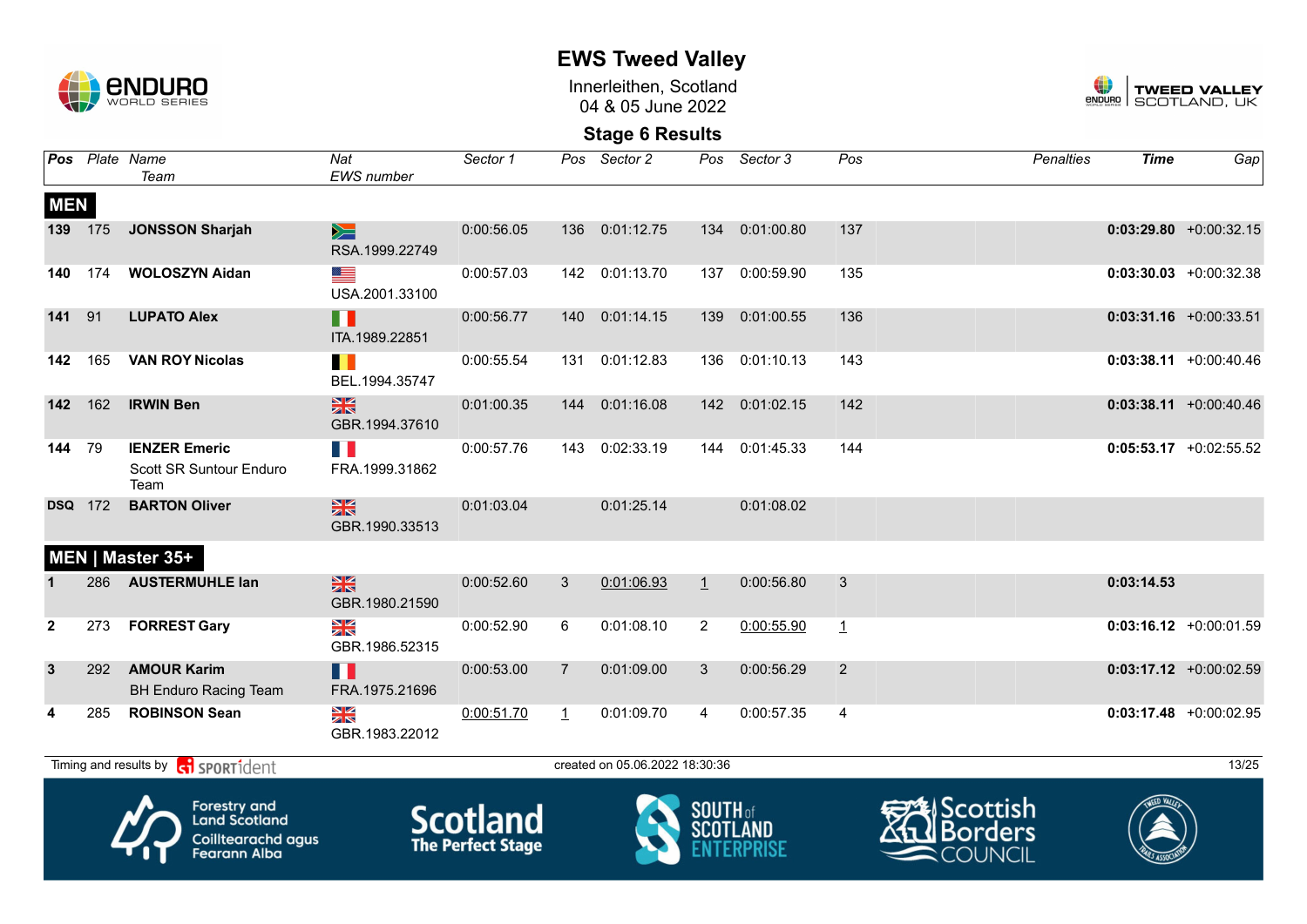

**EWS Tweed Valley**

Innerleithen, Scotland 04 & 05 June 2022



| <b>Pos</b>     |     | Plate Name<br>Team                                                                | Nat<br><b>EWS</b> number                      | Sector 1                                    | Pos            | Sector 2                       | Pos             | Sector 3        | Pos            | <b>Penalties</b>                                                            | <b>Time</b> | Gap                       |
|----------------|-----|-----------------------------------------------------------------------------------|-----------------------------------------------|---------------------------------------------|----------------|--------------------------------|-----------------|-----------------|----------------|-----------------------------------------------------------------------------|-------------|---------------------------|
|                |     | MEN   Master 35+                                                                  |                                               |                                             |                |                                |                 |                 |                |                                                                             |             |                           |
|                | 270 | <b>HUGHES James</b>                                                               | $\frac{N}{N}$<br>GBR.1979.25577               | 0:00:51.73                                  | $\overline{2}$ | 0:01:10.18                     | 5               | 0:00:58.40      | $\overline{7}$ |                                                                             |             | $0:03:19.10$ +0:00:04.57  |
| 6              | 290 | <b>BROOKES Martyn</b>                                                             | $\frac{N}{N}$<br>GBR.1987.23008               | 0:00:52.85                                  | 5              | 0:01:10.30                     | 6               | 0:00:57.77      | 5              |                                                                             |             | $0:03:19.98$ +0:00:05.45  |
| $\overline{7}$ | 288 | <b>WEIDEMANN Mads</b>                                                             | æ<br>DEN.1982.33629                           | 0:00:52.78                                  | $\overline{4}$ | 0:01:10.37                     | $\overline{7}$  | 0:00:58.25      | $\,6$          |                                                                             |             | $0:03:20.11 + 0:00:05.58$ |
| 8              | 284 | <b>WRIGHT Mat</b>                                                                 | $\frac{N}{N}$<br>GBR.1980.35435               | 0:00:55.45                                  | 10             | 0:01:12.35                     | 8               | 0:00:58.70      | 8              |                                                                             |             | $0:03:25.68 + 0:00:11.15$ |
| 9              | 274 | <b>JOHNSEN Espen</b>                                                              | HS<br>NOR.1980.22840                          | 0:00:55.58                                  | 11             | 0:01:13.23                     | 10              | 0:01:00.60      | 11             |                                                                             |             | $0:03:29.18$ +0:00:14.65  |
| 10             | 266 | <b>LAUDER Bradley</b>                                                             | NZL.1985.27531                                | 0:00:53.95                                  | 8              | 0:01:17.52                     | 20              | 0:00:59.10      | 9              |                                                                             |             | $0:03:30.26 + 0:00:15.73$ |
| 11             | 300 | <b>CARREZ Cedric</b><br>Lapierre Zipp Collective                                  | Ш<br>FRA.1978.23588                           | 0:00:57.17                                  | 15             | 0:01:13.85                     | 12 <sup>2</sup> | 0:01:00.57      | 10             |                                                                             |             | $0:03:30.32 +0:00:15.79$  |
| 12             | 264 | <b>LOCHHEAD Andrew</b>                                                            | $\frac{N}{N}$<br>GBR.1984.25456               | 0:00:57.00                                  | 12             | 0:01:13.00                     | 9               | 0:01:02.18      | 17             |                                                                             |             | $0:03:31.61$ +0:00:17.08  |
| 13             | 282 | <b>LITTLE Liam</b>                                                                | $\frac{\text{N}}{\text{N}}$<br>GBR.1985.21621 | 0:00:57.15                                  | 13             | 0:01:14.63                     | 15              | 0:01:00.92      | 12             |                                                                             |             | $0:03:32.30$ +0:00:17.77  |
| 14             | 289 | <b>SCOTT Darren</b>                                                               | X<br>GBR.1971.22334                           | 0:00:58.02                                  | 18             | 0:01:14.26                     | 14              | 0:01:01.70      | 14             |                                                                             |             | $0:03:34.41 + 0:00:19.88$ |
| 15             | 265 | <b>STEWART Neil</b>                                                               | X<br>GBR.1984.36919                           | 0:00:58.68                                  | 19             | 0:01:13.79                     | 11              | 0:01:01.91      | 15             |                                                                             |             | $0:03:34.57 +0:00:20.04$  |
| 16             | 281 | <b>CIZINSKY Milan</b>                                                             | CZE.1974.22018                                | 0:00:57.92                                  | 17             | 0:01:14.10                     | 13              | 0:01:02.00      | 16             |                                                                             |             | $0:03:34.93$ +0:00:20.40  |
|                |     | Timing and results by ci SPORT1dent                                               |                                               |                                             |                | created on 05.06.2022 18:30:36 |                 |                 |                |                                                                             |             | 14/25                     |
|                |     | Forestry and<br><b>Land Scotland</b><br>Coilltearachd agus<br><b>Fearann Alba</b> |                                               | <b>Scotland</b><br><b>The Perfect Stage</b> |                |                                | <b>SOUTH</b> of | <b>SCOTLAND</b> |                | <del>SA</del> lScottish<br><b>I</b> Borders<br>11<br>$\blacksquare$ COUNCIL |             |                           |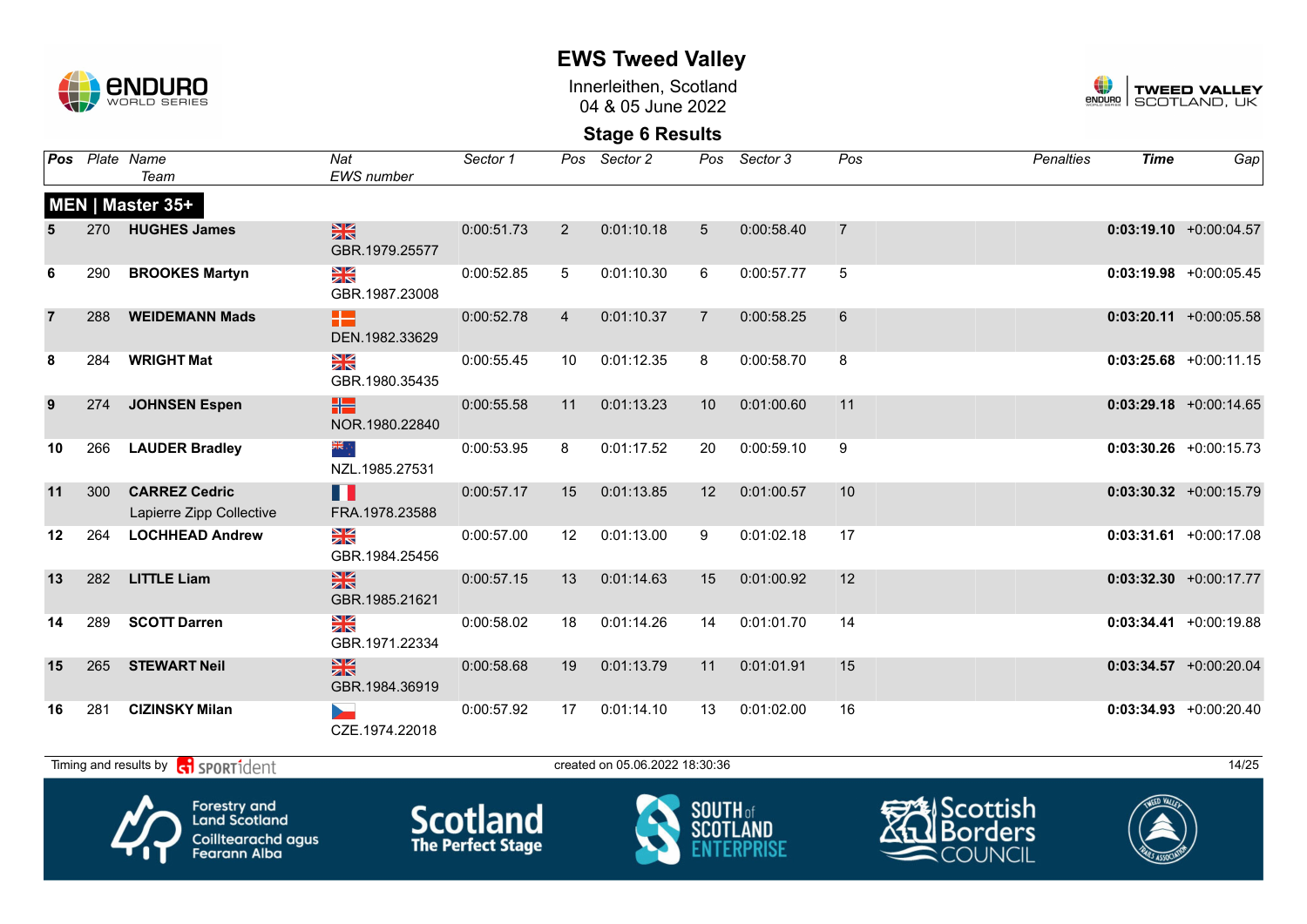

Innerleithen, Scotland 04 & 05 June 2022



|    |     | Pos Plate Name<br>Team                                    | Nat<br><b>EWS</b> number        | Sector 1   |    | Pos Sector 2 |    | Pos Sector 3 | Pos | <b>Penalties</b> | <b>Time</b> | Gap                        |
|----|-----|-----------------------------------------------------------|---------------------------------|------------|----|--------------|----|--------------|-----|------------------|-------------|----------------------------|
|    |     | MEN   Master 35+                                          |                                 |            |    |              |    |              |     |                  |             |                            |
| 17 | 283 | <b>O BRIEN Glyn</b>                                       | n<br>IRL.1977.22983             | 0:00:57.15 | 13 | 0:01:17.03   | 18 | 0:01:02.67   | 19  |                  |             | $0:03:36.56$ +0:00:22.03   |
| 18 | 278 | <b>BERNARD Guillaume</b>                                  | T.<br>FRA.1983.22861            | 0:00:59.05 | 20 | 0:01:16.75   | 17 | 0:01:01.66   | 13  |                  |             | $0:03:36.86 + 0:00:22.33$  |
| 19 | 280 | <b>WARD Joe</b>                                           | H<br>IRL.1971.22541             | 0:00:59.77 | 22 | 0:01:17.03   | 18 | 0:01:03.10   | 21  |                  |             | $0:03:39.83 + 0:00:25.30$  |
| 20 | 268 | <b>LAWWILL Joe</b>                                        | <u>est</u><br>USA.1970.24749    | 0:00:59.53 | 21 | 0:01:18.53   | 22 | 0:01:03.17   | 22  |                  |             | $0:03:40.46$ +0:00:25.93   |
| 21 | 269 | <b>JONES Sion</b>                                         | $\frac{N}{N}$<br>GBR.1976.23430 | 0:01:00.98 | 28 | 0:01:16.58   | 16 | 0:01:02.24   | 18  |                  |             | $0:03:40.76$ +0:00:26.23   |
| 22 | 279 | <b>CALVEZ Mathieu</b><br><b>Hotlines Nukeproof Racing</b> | FRA.1986.22152                  | 0:01:00.09 | 23 | 0:01:19.06   | 24 | 0:01:03.24   | 23  |                  |             | $0:03:41.84 + 0:00:27.31$  |
| 23 | 276 | <b>KARB Ingo</b>                                          | GER.1973.27505                  | 0:01:01.49 | 30 | 0:01:18.40   | 21 | 0:01:02.85   | 20  |                  |             | $0:03:43.77$ +0:00:29.24   |
| 24 | 260 | <b>EICHINGER Christoph</b>                                | GER.1980.39926                  | 0:01:00.78 | 27 | 0:01:18.60   | 23 | 0:01:04.48   | 24  |                  |             | $0:03:44.23 + 0:00:29.70$  |
| 25 | 272 | <b>MORO Thomas</b>                                        | $\frac{N}{N}$<br>GBR.1985.37891 | 0:00:57.65 | 16 | 0:01:19.90   | 25 | 0:01:05.97   | 25  |                  |             | $0:03:44.42 + 0:00:29.89$  |
| 26 | 259 | <b>BERG FRIDTJOFSSON</b><br>Helgi                         | ╉═<br>ISL.1979.26131            | 0:01:00.43 | 25 | 0:01:20.72   | 27 | 0:01:06.22   | 27  |                  |             | $0:03:46.58$ +0:00:32.05   |
| 27 | 271 | <b>MCNEIL John</b>                                        | $\frac{N}{N}$<br>GBR.1969.21394 | 0:01:00.50 | 26 | 0:01:20.51   | 26 | 0:01:07.62   | 31  |                  |             | $0:03:49.09$ $+0:00:34.56$ |

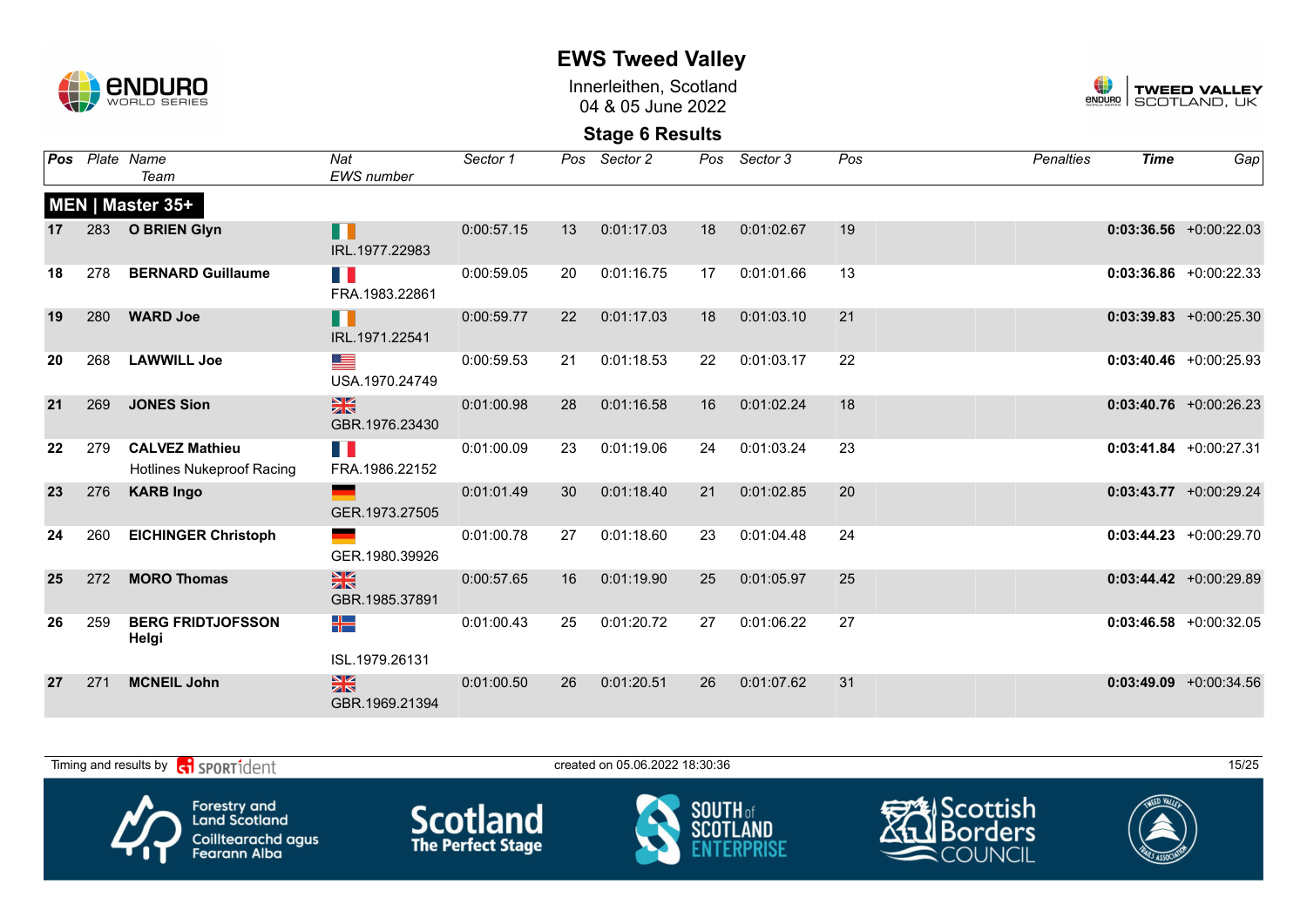

Innerleithen, Scotland 04 & 05 June 2022



**Stage 6 Results**

|                 |     | Pos Plate Name<br>Team              | Nat<br><b>EWS</b> number        | Sector 1   |                | Pos Sector 2                   |         | Pos Sector 3 | Pos     | <b>Penalties</b> | <b>Time</b> | Gap                       |
|-----------------|-----|-------------------------------------|---------------------------------|------------|----------------|--------------------------------|---------|--------------|---------|------------------|-------------|---------------------------|
|                 |     | MEN   Master 35+                    |                                 |            |                |                                |         |              |         |                  |             |                           |
| 28              |     | 262 NABLO Brooks                    | <u>est</u><br>USA.1983.40195    | 0:01:00.40 | 24             | 0:01:22.56                     | 30      | 0:01:06.37   | 30      |                  |             | $0:03:49.33 + 0:00:34.80$ |
| 29              | 261 | <b>ALCISTO Patrick</b>              | ▇<br>USA.1981.38277             | 0:01:01.15 | 29             | 0:01:22.77                     | 31      | 0:01:06.21   | 26      |                  |             | $0:03:51.04$ +0:00:36.51  |
| 30              | 267 | <b>BLACKMORE Chris</b>              | ≥k<br>GBR.1975.35374            | 0:01:04.15 | 32             | 0:01:21.17                     | 28      | 0:01:06.36   | 29      |                  |             | $0:03:51.53 + 0:00:37.00$ |
| 31              | 275 | <b>PAJMA Martin</b>                 | CZE.1977.22282                  | 0:01:03.85 | 31             | 0:01:22.07                     | 29      | 0:01:06.28   | 28      |                  |             | $0:03:52.97$ +0:00:38.44  |
| 32 <sub>2</sub> | 256 | <b>HUGHES David</b>                 | H II<br>IRL.1971.21814          | 0:01:04.39 | 33             | 0:01:27.15                     | 35      | 0:01:09.40   | 32      |                  |             | $0:04:01.61$ +0:00:47.08  |
| 33              | 287 | <b>FARRER Dan</b>                   | $\frac{N}{N}$<br>GBR.1982.25481 | 0:00:54.35 | 9              | 0:01:26.90                     | 34      | 0:01:16.63   | 36      |                  |             | $0:04:01.70 + 0:00:47.17$ |
| 34              | 277 | <b>DAUMAS Eric</b>                  | FRA.1968.22075                  | 0:01:04.72 | 34             | 0:01:26.45                     | 32      | 0:01:10.63   | 34      |                  |             | $0:04:02.87$ +0:00:48.34  |
| 35              | 258 | <b>GRUBER Markus</b>                | AUT.1984.22503                  | 0:01:07.66 | 36             | 0:01:26.55                     | 33      | 0:01:09.54   | 33      |                  |             | $0:04:05.58$ +0:00:51.05  |
| 36              | 257 | <b>CALAM Jeff</b><br>MEN   Under 21 | XK<br>GBR.1978.22741            | 0:01:06.03 | 35             | 0:01:29.97                     | 36      | 0:01:16.48   | 35      |                  |             | $0:04:14.48$ +0:00:59.95  |
|                 | 255 | <b>MEIER-SMITH Luke</b>             | 米                               | 0:00:49.16 | $\overline{2}$ | 0:01:02.44                     | $\perp$ | 0:00:51.73   | $\perp$ |                  | 0:03:01.48  |                           |
|                 |     | Propain Factory Enduro              | AUS.2002.25147                  |            |                |                                |         |              |         |                  |             |                           |
| $\mathbf{2}$    | 241 | <b>BRODIE William</b>               | N<br>ZK<br>GBR.2004.37689       | 0:00:49.27 | 3              | 0:01:03.33                     | 2       | 0:00:53.27   | 3       |                  |             | $0:03:03.97$ +0:00:02.49  |
|                 |     | Timing and results by ci SPORT1dent |                                 |            |                | created on 05.06.2022 18:30:36 |         |              |         |                  |             | 16/25                     |









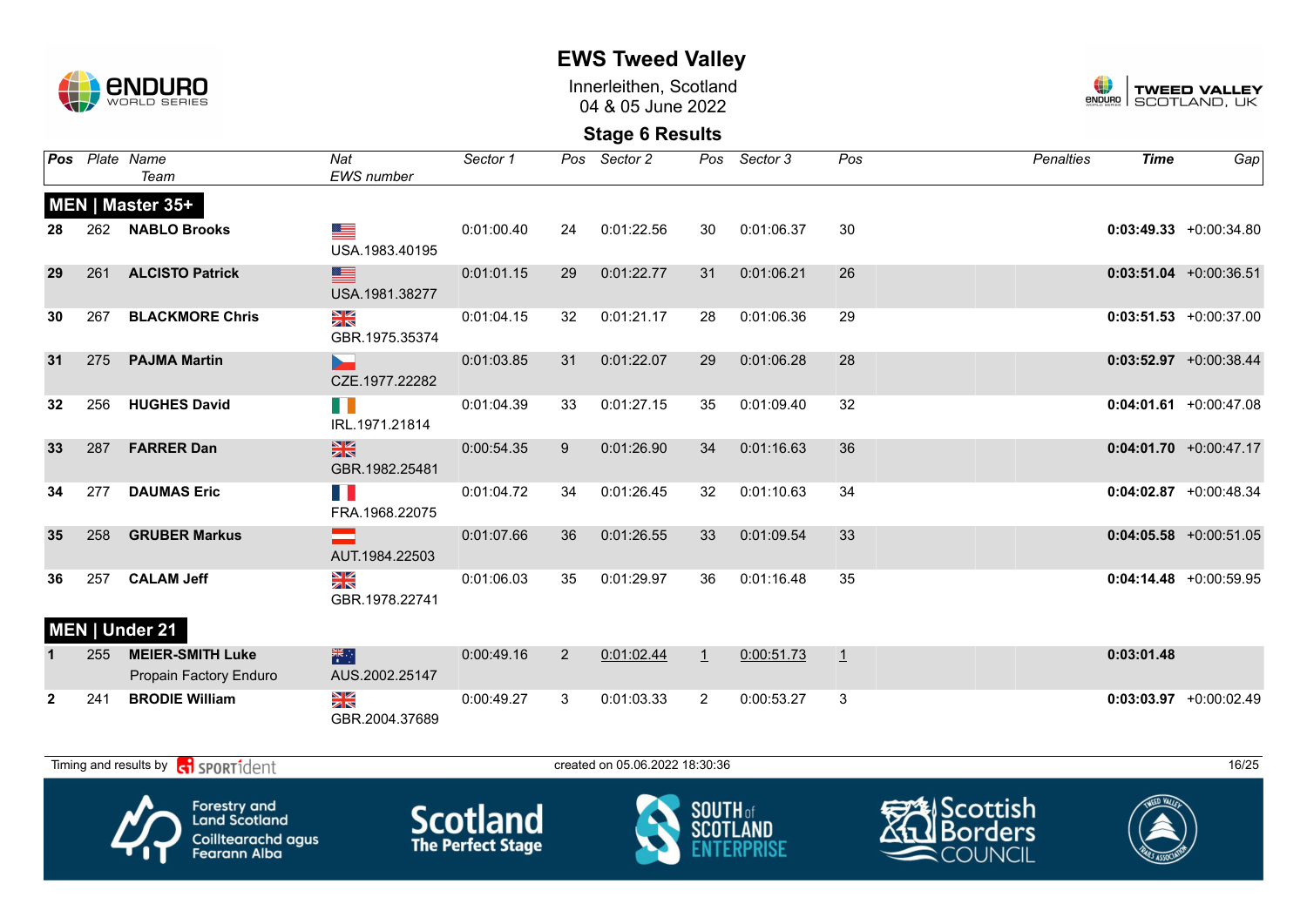

Innerleithen, Scotland 04 & 05 June 2022



| Pos |     | Plate Name<br>Team                                                                       | Nat<br><b>EWS</b> number                | Sector 1                                    | Pos            | Sector 2                       | Pos             | Sector 3   | Pos            | <b>Penalties</b>                                        | <b>Time</b> | Gap                       |
|-----|-----|------------------------------------------------------------------------------------------|-----------------------------------------|---------------------------------------------|----------------|--------------------------------|-----------------|------------|----------------|---------------------------------------------------------|-------------|---------------------------|
|     |     | MEN   Under 21                                                                           |                                         |                                             |                |                                |                 |            |                |                                                         |             |                           |
| 3   | 252 | <b>PIERCY Jack</b><br><b>Commencal Les Orres Team</b>                                    | $\frac{N}{N}$<br>GBR.2004.36927         | 0:00:48.80                                  | $\perp$        | 0:01:05.77                     | 8               | 0:00:53.30 | $\overline{4}$ |                                                         |             | $0:03:05.79$ +0:00:04.31  |
| 4   | 244 | <b>MEIER SMITH Remy</b><br>Propain Factory Enduro                                        | $\frac{1}{\sqrt{2}}$<br>AUS.2004.40508  | 0:00:49.70                                  | 4              | 0:01:05.00                     | $\overline{4}$  | 0:00:53.06 | $\overline{2}$ |                                                         |             | $0:03:05.88$ +0:00:04.40  |
| 5   | 242 | <b>SHERLOCK Seth</b>                                                                     | H<br>CAN.2002.40432                     | 0:00:50.32                                  | 5              | 0:01:03.83                     | 3               | 0:00:54.17 | 6              |                                                         |             | $0:03:06.69$ +0:00:05.21  |
| 6   | 233 | <b>PEREZ Enzo</b><br><b>Tribe Pyrenees Gravity</b>                                       | H.<br>FRA.2004.38362                    | 0:00:51.05                                  | 10             | 0:01:05.28                     | 5               | 0:00:54.28 | $\overline{7}$ |                                                         |             | $0:03:09.83 + 0:00:08.35$ |
| 7   | 220 | <b>BROWN Lewis</b>                                                                       | 噐<br>GBR.2002.37821                     | 0:00:51.93                                  | 17             | 0:01:05.59                     | 6               | 0:00:53.93 | 5              |                                                         |             | $0:03:10.47$ +0:00:08.99  |
| 8   | 216 | <b>JOHNSTON Guy</b>                                                                      | NZL.2003.50550                          | 0:00:51.04                                  | 9              | 0:01:06.98                     | 10              | 0:00:55.17 | 12             |                                                         |             | $0:03:11.59 + 0:00:10.11$ |
| 9   | 226 | <b>GILCHRIST Ryan</b>                                                                    | 米门<br>AUS.2002.36859                    | 0:00:51.08                                  | 11             | 0:01:07.57                     | 13              | 0:00:55.50 | 14             |                                                         |             | $0:03:12.09$ +0:00:10.61  |
| 10  | 238 | <b>SCHEELE William</b>                                                                   | ╬<br>NOR.2003.33415                     | 0:00:50.83                                  | $\overline{7}$ | 0:01:07.47                     | 12              | 0:00:56.01 | 16             |                                                         |             | $0:03:12.49 + 0:00:11.01$ |
| 11  | 246 | <b>RANDELL Jayden</b>                                                                    | $\frac{2}{3}$<br>GBR.2003.27895         | 0:00:51.30                                  | 13             | 0:01:05.85                     | 9               | 0:00:56.18 | 18             |                                                         |             | $0:03:12.70$ +0:00:11.22  |
| 12  | 250 | <b>HANCOCK Emmett</b>                                                                    | $\blacktriangleright$<br>CAN.2002.37051 | 0:00:51.25                                  | 12             | 0:01:08.73                     | 21              | 0:00:54.50 | 9              |                                                         |             | $0:03:13.05 +0:00:11.57$  |
| 13  | 227 | <b>ESCHLER Lasse</b>                                                                     | GER.2005.37539                          | 0:00:50.92                                  | 8              | 0:01:07.20                     | 11              | 0:00:55.88 | 15             |                                                         |             | $0:03:13.06$ +0:00:11.58  |
| 14  | 234 | <b>LESQUIR Tom</b><br><b>Hotlines Nukeproof Racing</b>                                   | H.<br>FRA.2003.36215                    | 0:00:52.35                                  | 20             | 0:01:07.90                     | 16              | 0:00:54.59 | 10             |                                                         |             | $0:03:13.91$ +0:00:12.43  |
|     |     | Timing and results by <b>contains the SPORT1</b> dent                                    |                                         |                                             |                | created on 05.06.2022 18:30:36 |                 |            |                |                                                         |             | 17/25                     |
|     |     | <b>Forestry and</b><br><b>Land Scotland</b><br>Coilltearachd agus<br><b>Fearann Alba</b> |                                         | <b>Scotland</b><br><b>The Perfect Stage</b> |                |                                | <b>SOUTH of</b> |            |                | <b>UScottish</b> ا<br><b>I</b> Borders<br><b>COUNCI</b> |             |                           |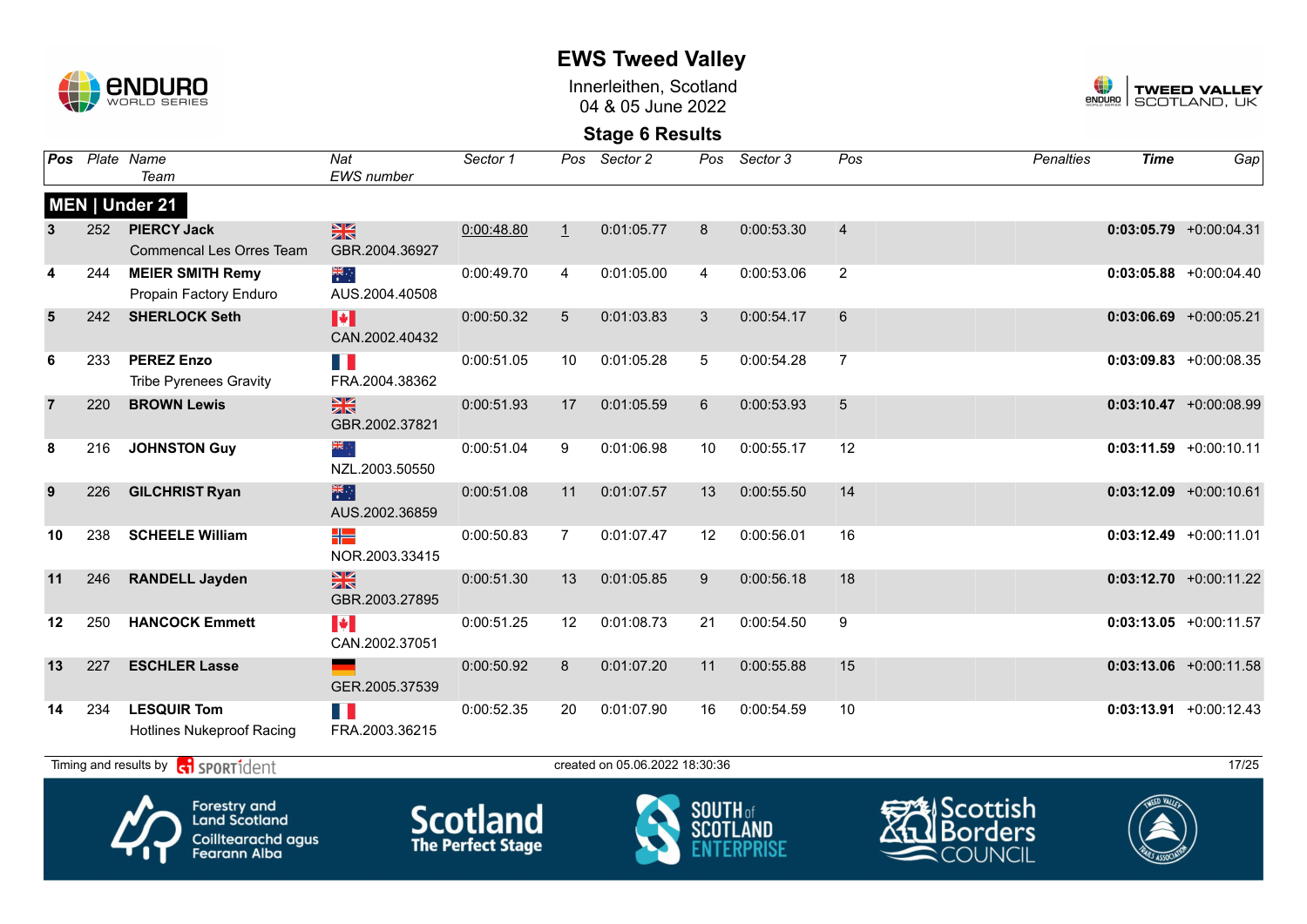

Innerleithen, Scotland 04 & 05 June 2022



| Pos |     | Plate Name<br>Team                                                                       | Nat<br><b>EWS</b> number        | Sector 1                                    | Pos | Sector 2                       | Pos             | Sector 3        | Pos | <b>Penalties</b>                               | <b>Time</b> | Gap                       |
|-----|-----|------------------------------------------------------------------------------------------|---------------------------------|---------------------------------------------|-----|--------------------------------|-----------------|-----------------|-----|------------------------------------------------|-------------|---------------------------|
|     |     | MEN   Under 21                                                                           |                                 |                                             |     |                                |                 |                 |     |                                                |             |                           |
| 15  | 232 | <b>KAUX Marin</b><br><b>Tribe Pyrenees Gravity</b>                                       | П<br>FRA.2002.30383             | 0:00:52.83                                  | 25  | 0:01:08.67                     | 19              | 0:00:54.40      | 8   |                                                |             | $0:03:14.71 + 0:00:13.23$ |
| 16  | 248 | <b>HELLY Johnathan</b>                                                                   | <b>P</b><br>CAN.2003.27147      | 0:00:51.50                                  | 15  | 0:01:08.71                     | 20              | 0:00:56.12      | 17  |                                                |             | $0:03:15.03 + 0:00:13.55$ |
| 17  | 236 | <b>FOURCADE Luca</b><br><b>Tribe Pyrenees Gravity</b>                                    | Ш<br>FRA.2003.35944             | 0:00:52.24                                  | 19  | 0:01:07.66                     | 15              | 0:00:57.44      | 28  |                                                |             | $0:03:16.02 +0:00:14.54$  |
| 18  | 214 | <b>BARTLETT Jamie</b>                                                                    | ▓<br>NZL.2002.29529             | 0:00:52.75                                  | 23  | 0:01:08.93                     | 24              | 0:00:56.42      | 20  |                                                |             | $0:03:16.35 + 0:00:14.87$ |
| 19  | 222 | <b>WHITE Ronan</b>                                                                       | $\frac{N}{N}$<br>GBR.2002.36972 | 0:00:53.69                                  | 27  | 0:01:05.66                     | $\overline{7}$  | 0:00:56.55      | 22  |                                                |             | $0:03:16.48$ +0:00:15.00  |
| 20  | 253 | <b>RYYNANEN Tarmo</b>                                                                    | ┶<br>FIN.2002.31950             | 0:00:50.50                                  | 6   | 0:01:10.97                     | 30              | 0:00:57.10      | 27  |                                                |             | $0:03:16.85 + 0:00:15.37$ |
| 21  | 219 | <b>FAIRBROTHER Matthew</b>                                                               | 米心<br>NZL.2004.35439            | 0:00:51.77                                  | 16  | 0:01:07.58                     | 14              | 0:00:57.65      | 30  |                                                |             | $0:03:16.93 + 0:00:15.45$ |
| 22  | 251 | <b>BERTINI Lisandru</b><br>Lapierre Zipp Collective                                      | T N<br>FRA.2004.36198           | 0:00:54.23                                  | 33  | 0:01:08.18                     | 17              | 0:00:55.22      | 13  |                                                |             | $0:03:16.95$ +0:00:15.47  |
| 23  | 237 | <b>COPE Daniel</b>                                                                       | X<br>GBR.2003.36534             | 0:00:52.77                                  | 24  | 0:01:08.87                     | 22              | 0:00:58.20      | 34  |                                                |             | $0:03:17.91 + 0:00:16.43$ |
| 24  | 215 | <b>WAYMAN Alex</b>                                                                       | ्रें≋<br>NZL.2004.35117         | 0:00:54.07                                  | 29  | 0:01:10.20                     | 28              | 0:00:55.15      | 11  |                                                |             | $0:03:18.12 + 0:00:16.64$ |
| 25  | 249 | <b>VERNHET Axel</b>                                                                      | H<br>FRA.2002.34183             | 0:00:52.58                                  | 21  | 0:01:10.81                     | 29              | 0:00:56.49      | 21  |                                                |             | $0:03:19.53$ +0:00:18.05  |
| 26  | 230 | <b>GOWEIL Jonas</b><br>Cube Action Team                                                  | AUT.2002.36734                  | 0:00:53.63                                  | 26  | 0:01:09.57                     | 26              | 0:00:57.91      | 33  |                                                |             | $0:03:19.59 + 0:00:18.11$ |
|     |     | Timing and results by <b>ci SPORT1</b> dent                                              |                                 |                                             |     | created on 05.06.2022 18:30:36 |                 |                 |     |                                                |             | 18/25                     |
|     |     | <b>Forestry and</b><br><b>Land Scotland</b><br>Coilltearachd agus<br><b>Fearann Alba</b> |                                 | <b>Scotland</b><br><b>The Perfect Stage</b> |     |                                | <b>SOUTH</b> of | <b>SCOTLAND</b> |     | <u> IScottish</u><br><b>Borders</b><br>COUNCIL |             |                           |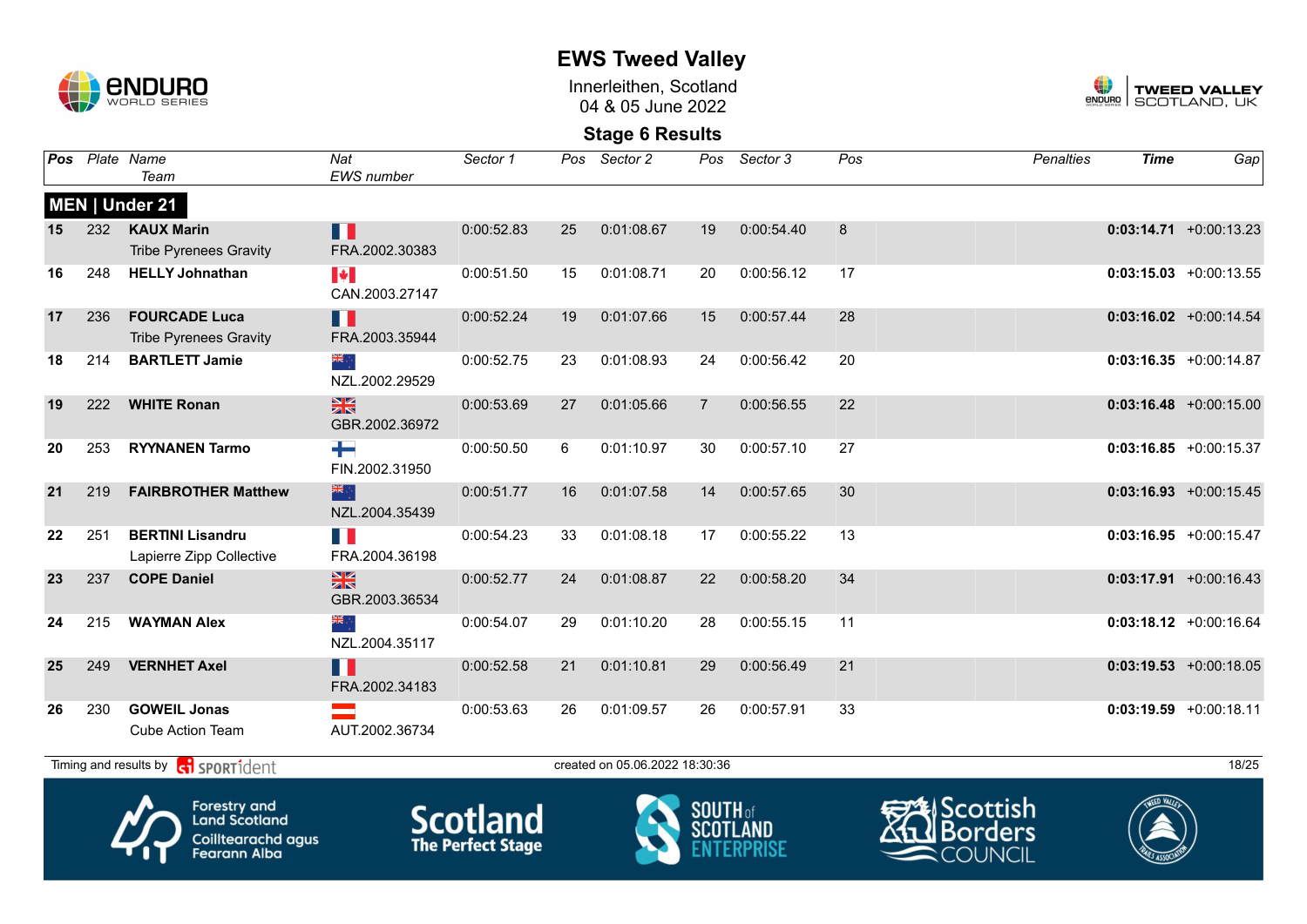

Innerleithen, Scotland 04 & 05 June 2022



| Pos |     | Plate Name<br>Team                                                                | Nat<br><b>EWS</b> number        | Sector 1                                    | Pos | Sector 2                       | Pos             | Sector 3        | Pos | Penalties                                                      | <b>Time</b> | Gap                       |
|-----|-----|-----------------------------------------------------------------------------------|---------------------------------|---------------------------------------------|-----|--------------------------------|-----------------|-----------------|-----|----------------------------------------------------------------|-------------|---------------------------|
|     |     | <b>MEN   Under 21</b>                                                             |                                 |                                             |     |                                |                 |                 |     |                                                                |             |                           |
| 27  | 221 | <b>CLEMENT Liam</b>                                                               | $\frac{N}{N}$<br>GBR.2004.37661 | 0:00:54.23                                  | 33  | 0:01:08.57                     | 18              | 0:00:56.67      | 23  |                                                                |             | $0:03:19.77$ +0:00:18.29  |
| 28  | 312 | <b>ROUKENS Alexis</b>                                                             | . .<br>BEL.2002.36129           | 0:00:54.10                                  | 31  | 0:01:09.80                     | 27              | 0:00:57.00      | 26  |                                                                |             | $0:03:20.82 + 0:00:19.34$ |
| 29  | 225 | <b>CREWTHER Matt</b>                                                              | $\frac{N}{N}$<br>GBR.2002.31956 | 0:00:51.45                                  | 14  | 0:01:14.80                     | 39              | 0:00:56.23      | 19  |                                                                |             | $0:03:21.50$ +0:00:20.02  |
| 30  | 231 | <b>FUCHS Peter</b>                                                                | GER.2002.33379                  | 0:00:54.37                                  | 36  | 0:01:11.67                     | 32              | 0:00:56.75      | 24  |                                                                |             | $0:03:21.94$ +0:00:20.46  |
| 31  | 223 | <b>HARROP Zack</b>                                                                | $\frac{N}{N}$<br>GBR.2003.30354 | 0:00:54.18                                  | 32  | 0:01:08.92                     | 23              | 0:00:59.63      | 37  |                                                                |             | $0:03:22.42$ +0:00:20.94  |
| 32  | 224 | <b>WILSON Ben</b>                                                                 | H. T<br>IRL.2002.36239          | 0:00:54.08                                  | 30  | 0:01:11.73                     | 34              | 0:00:57.49      | 29  |                                                                |             | $0:03:22.60 + 0:00:21.12$ |
| 33  | 212 | <b>FORBES Lachie</b>                                                              | 米<br>AUS.2003.36655             | 0:00:55.53                                  | 37  | 0:01:12.13                     | 36              | 0:00:56.75      | 24  |                                                                |             | $0:03:22.91$ +0:00:21.43  |
| 34  | 213 | <b>WICKLUND Jackson</b>                                                           | <u>sta</u><br>USA.2005.39414    | 0:00:56.95                                  | 43  | 0:01:11.17                     | 31              | 0:00:57.85      | 31  |                                                                |             | $0:03:24.85 + 0:00:23.37$ |
| 35  | 228 | <b>BUENGEN Lars Henrik</b><br>Swiss Enduro Team by Giant                          | Ы<br>SUI.2005.27225             | 0:00:55.98                                  | 39  | 0:01:11.68                     | 33              | 0:00:58.77      | 35  |                                                                |             | $0:03:25.05$ +0:00:23.57  |
| 36  | 229 | <b>SCHLEICHER Valentin</b><br><b>RDN Racing</b>                                   | GER.2002.26946                  | 0:00:54.27                                  | 35  | 0:01:12.12                     | 35              | 0:01:00.33      | 39  |                                                                |             | $0:03:26.57 +0:00:25.09$  |
| 36  | 235 | <b>HEINE Geraud</b>                                                               | Ш<br>BEL.2004.25833             | 0:00:52.05                                  | 18  | 0:01:09.48                     | 25              | 0:01:05.37      | 42  |                                                                |             | $0:03:26.57 +0:00:25.09$  |
| 38  | 210 | <b>JONSON Noa</b>                                                                 | -13<br>SWE.2003.37674           | 0:00:56.18                                  | 40  | 0:01:14.75                     | 38              | 0:00:59.15      | 36  |                                                                |             | $0:03:29.24$ +0:00:27.76  |
|     |     | Timing and results by contract of the SPORT1 dent                                 |                                 |                                             |     | created on 05.06.2022 18:30:36 |                 |                 |     |                                                                |             | 19/25                     |
|     |     | Forestry and<br><b>Land Scotland</b><br>Coilltearachd agus<br><b>Fearann Alba</b> |                                 | <b>Scotland</b><br><b>The Perfect Stage</b> |     |                                | <b>SOUTH</b> of | <b>SCOTLAND</b> |     | <del>∋</del> ∕≹IScottish<br><b>I</b> Borders<br><b>COUNCIL</b> |             |                           |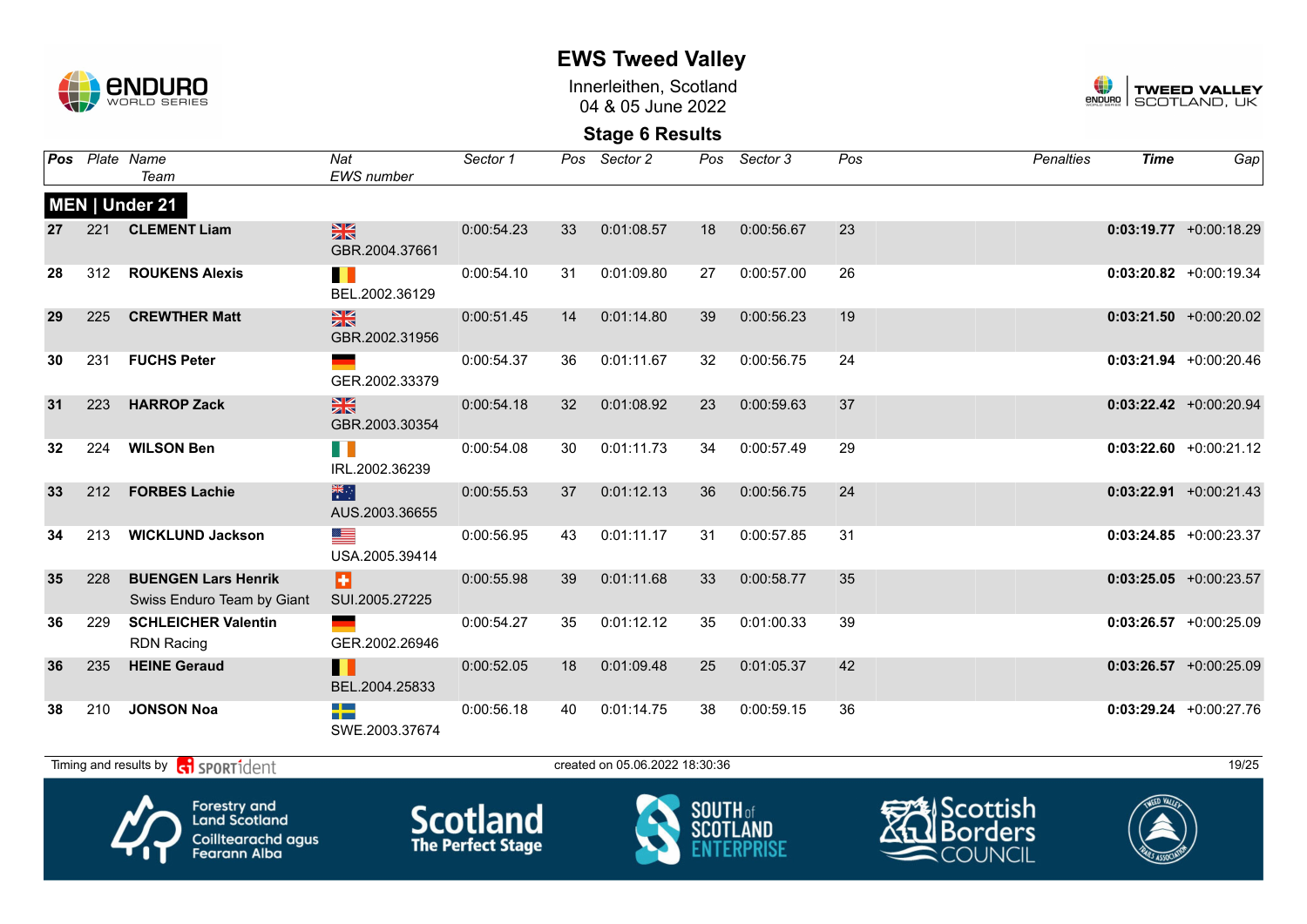

Innerleithen, Scotland 04 & 05 June 2022



#### **Stage 6 Results**

| Pos            |                | Plate Name<br>Team                                    | Nat<br><b>EWS</b> number                                    | Sector 1   | Pos            | Sector 2   | Pos          | Sector 3   | Pos            | <b>Penalties</b> | <b>Time</b> | Gap                       |
|----------------|----------------|-------------------------------------------------------|-------------------------------------------------------------|------------|----------------|------------|--------------|------------|----------------|------------------|-------------|---------------------------|
|                |                | MEN   Under 21                                        |                                                             |            |                |            |              |            |                |                  |             |                           |
| 39             | 217            | <b>HUTMAN Omer</b>                                    | $\overline{\mathbf{R}^{(1)}_{\mathbf{X}}$<br>ISR.2004.40015 | 0:00:53.85 | 28             | 0:01:18.72 | 44           | 0:00:57.86 | 32             |                  |             | $0:03:29.98$ +0:00:28.50  |
| 40             | 240            | <b>SNOW Jakob</b>                                     | <u>est</u><br>USA.2003.24674                                | 0:00:56.78 | 42             | 0:01:13.13 | 37           | 0:00:59.92 | 38             |                  |             | $0:03:31.84 + 0:00:30.36$ |
| 41             | 208            | <b>JOHNSSON Olle</b>                                  | <b>Billian</b><br>n m<br>SWE.2004.39449                     | 0:00:56.25 | 41             | 0:01:17.83 | 42           | 0:01:03.30 | 41             |                  |             | $0:03:37.01 + 0:00:35.53$ |
| 42             | 218            | <b>SHPANOF Elad</b>                                   | $\frac{1}{\sqrt{2}}$<br>ISR.2005.40398                      | 0:01:03.73 | 44             | 0:01:16.05 | 40           | 0:01:01.72 | 40             |                  |             | $0:03:40.97$ +0:00:39.49  |
| 43             | 209            | <b>GREEN Lachlan</b>                                  | 米<br>AUS.2002.36954                                         | 0:00:55.81 | 38             | 0:01:18.54 | 43           | 0:01:11.48 | 43             |                  |             | $0:03:45.17 + 0:00:43.69$ |
| 44             | 243            | <b>REIS Nuno</b>                                      | $ \Phi\rangle$<br>POR.2003.36760                            | 0:00:52.65 | 22             | 0:01:17.13 | 41           | 0:01:14.05 | 44             |                  |             | $0:03:49.01 + 0:00:47.53$ |
|                | <b>WOMEN</b>   |                                                       |                                                             |            |                |            |              |            |                |                  |             |                           |
|                | 8              | <b>CONOLLY Ella</b><br><b>Cannondale Enduro</b>       | $\frac{N}{N}$<br>GBR.1998.21859                             | 0:00:55.73 | $\perp$        | 0:01:11.27 | $\mathbf{1}$ | 0:00:58.35 | $\overline{2}$ |                  | 0:03:24.42  |                           |
| $\overline{2}$ | 6              | <b>CHARLES Estelle</b><br>Specialized Racing          | H N<br>FRA.1997.22205                                       | 0:00:57.75 | 9              | 0:01:12.58 | 5            | 0:00:56.75 | $\mathbf{1}$   |                  |             | $0:03:25.85$ +0:00:01.43  |
| $\mathbf{3}$   | $\overline{4}$ | <b>HARNDEN Harriet</b><br><b>Trek Factory Racing</b>  | $\frac{N}{N}$<br>GBR.2001.22819                             | 0:00:56.95 | 3              | 0:01:12.82 | 6            | 0:00:58.81 | 3              |                  |             | $0:03:27.47 + 0:00:03.05$ |
|                | $\overline{7}$ | <b>BARAONA Rebecca</b><br>Yeti / Fox Factory Team     | $\frac{\sum x}{\sum x}$<br>GBR.1993.21715                   | 0:00:56.20 | $\overline{2}$ | 0:01:11.67 | 4            | 0:01:00.00 | 8              |                  |             | $0:03:27.57$ +0:00:03.15  |
| $5\phantom{1}$ | 3              | <b>COURDURIER Isabeau</b><br>Lapierre Zipp Collective | H<br>FRA.1994.21731                                         | 0:00:57.05 | $\overline{4}$ | 0:01:11.28 | 2            | 0:00:59.95 | $\overline{7}$ |                  |             | $0:03:27.67$ +0:00:03.25  |

Timing and results by  $\overline{c_1}$  SPORT1 $\overline{1}$  dentity the created on 05.06.2022 18:30:36 20/25









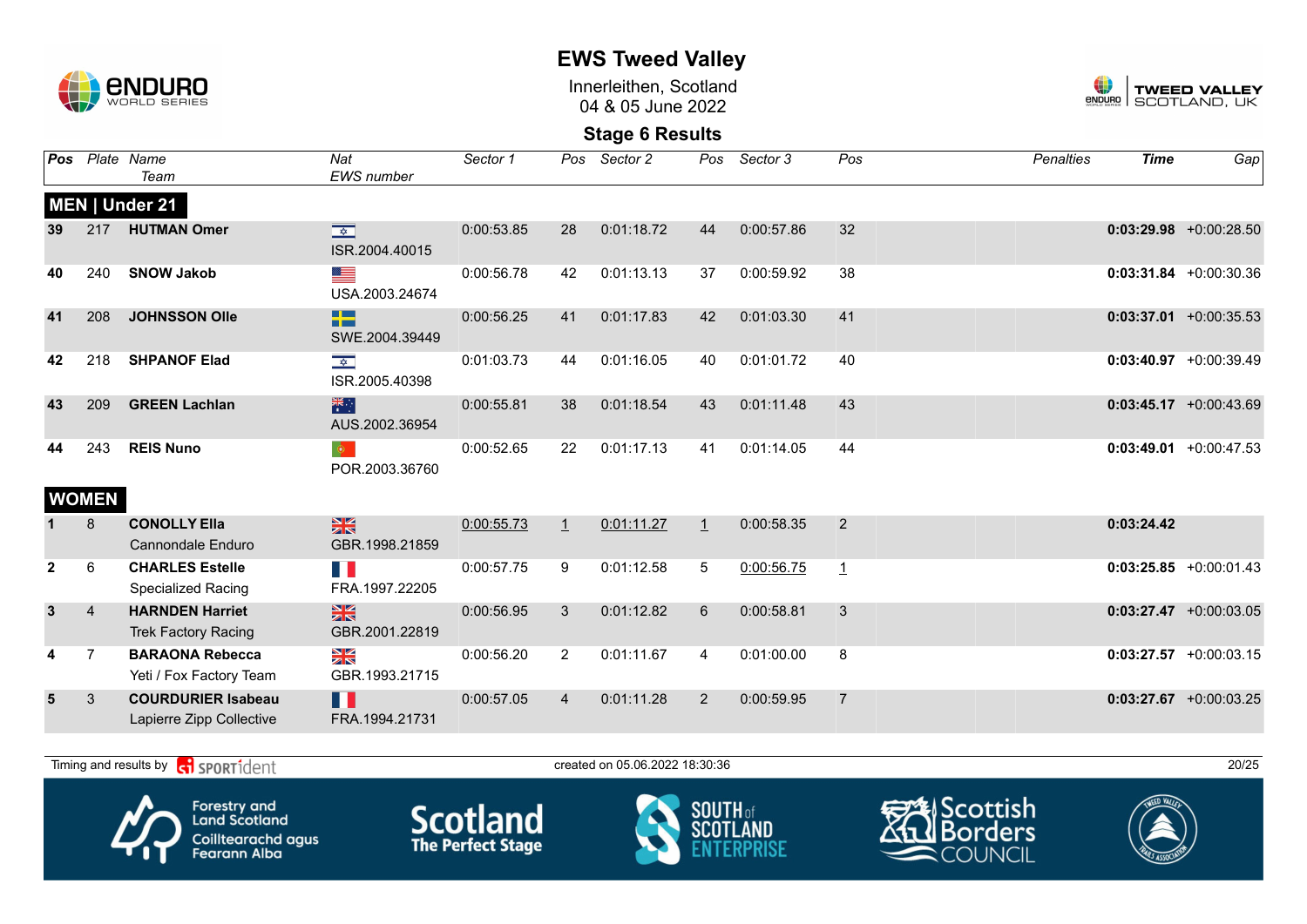

Innerleithen, Scotland 04 & 05 June 2022



| Pos            |                | Plate Name<br>Team                                         | Nat<br><b>EWS</b> number        | Sector 1   | Pos            | Sector 2   | Pos            | Sector 3   | Pos            | <b>Penalties</b> | <b>Time</b> | Gap                       |
|----------------|----------------|------------------------------------------------------------|---------------------------------|------------|----------------|------------|----------------|------------|----------------|------------------|-------------|---------------------------|
|                | <b>WOMEN</b>   |                                                            |                                 |            |                |            |                |            |                |                  |             |                           |
|                | 177            | <b>STONE Jessica</b>                                       | NK<br>ZK<br>GBR.1990.32154      | 0:00:57.73 | 8              | 0:01:12.92 | $\overline{7}$ | 0:00:59.21 | 5              |                  |             | $0:03:29.68$ +0:00:05.26  |
| $\overline{7}$ | 44             | <b>SCARSI Gloria</b><br>Canyon CLLTV Dainese               | H<br>ITA.2000.36425             | 0:00:58.85 | 14             | 0:01:13.57 | 9              | 0:00:59.18 | $\overline{4}$ |                  |             | $0:03:31.05 +0:00:06.63$  |
| 8              | 34             | <b>LANTHIER NADEAU</b><br>Andreane                         | $\blacktriangleright$           | 0:00:57.63 | 6              | 0:01:15.62 | 16             | 0:00:59.45 | 6              |                  |             | $0:03:31.49 + 0:00:07.07$ |
|                |                | Rocky Mountain Race Face                                   | CAN.1993.21609                  |            |                |            |                |            |                |                  |             |                           |
| 9              | 33             | <b>MORRISON Rae</b><br>Liv Racing                          | 하다<br>NZL.1989.21630            | 0:00:58.53 | 12             | 0:01:13.72 | 10             | 0:01:01.16 | 12             |                  |             | $0:03:32.82 + 0:00:08.40$ |
| 10             | 183            | <b>HENDERSON Polly</b>                                     | ≥k<br>GBR.2001.22368            | 0:00:58.85 | 14             | 0:01:13.17 | 8              | 0:01:00.70 | 11             |                  |             | $0:03:32.93$ +0:00:08.51  |
| 11             | 10             | <b>RICHTER Raphaela</b><br>Ibis Enduro Team                | GER.1997.25746                  | 0:00:57.71 | $\overline{7}$ | 0:01:15.95 | 18             | 0:01:00.54 | 10             |                  |             | $0:03:33.33 + 0:00:08.91$ |
| 12             | 36             | <b>COOK Becky</b>                                          | N<br>X<br>GBR.1986.21664        | 0:00:58.26 | 11             | 0:01:15.09 | 13             | 0:01:01.23 | 13             |                  | 0:03:34.41  | +0:00:09.99               |
| 13             | 176            | <b>TAYLOR Chloe</b>                                        | $\frac{N}{N}$<br>GBR.1998.23462 | 0:00:58.78 | 13             | 0:01:14.32 | 12             | 0:01:02.88 | 14             |                  |             | $0:03:35.49$ +0:00:11.07  |
| 14             | 43             | <b>FERGUSON Louise</b><br>Nukeproof SRAM Factory<br>Racing | ≫<br>X<br>GBR.1996.22180        | 0:01:00.72 | 20             | 0:01:15.13 | 14             | 0:01:00.17 | 9              |                  |             | $0:03:35.90 + 0:00:11.48$ |
| 15             | $\overline{1}$ | <b>PUGIN Melanie</b><br><b>BH Enduro Racing Team</b>       | H.<br>FRA.1990.21693            | 0:00:58.23 | 10             | 0:01:16.09 | 19             | 0:01:02.88 | 14             |                  |             | $0:03:37.02 +0:00:12.60$  |
| 16             | 38             | <b>DUVERT Julie</b><br>Theory Racing p/b ProBikeKit        | FH 1<br>FRA.1996.21719          | 0:01:00.03 | 18             | 0:01:15.15 | 15             | 0:01:03.59 | 19             |                  |             | $0:03:39.40 +0:00:14.98$  |

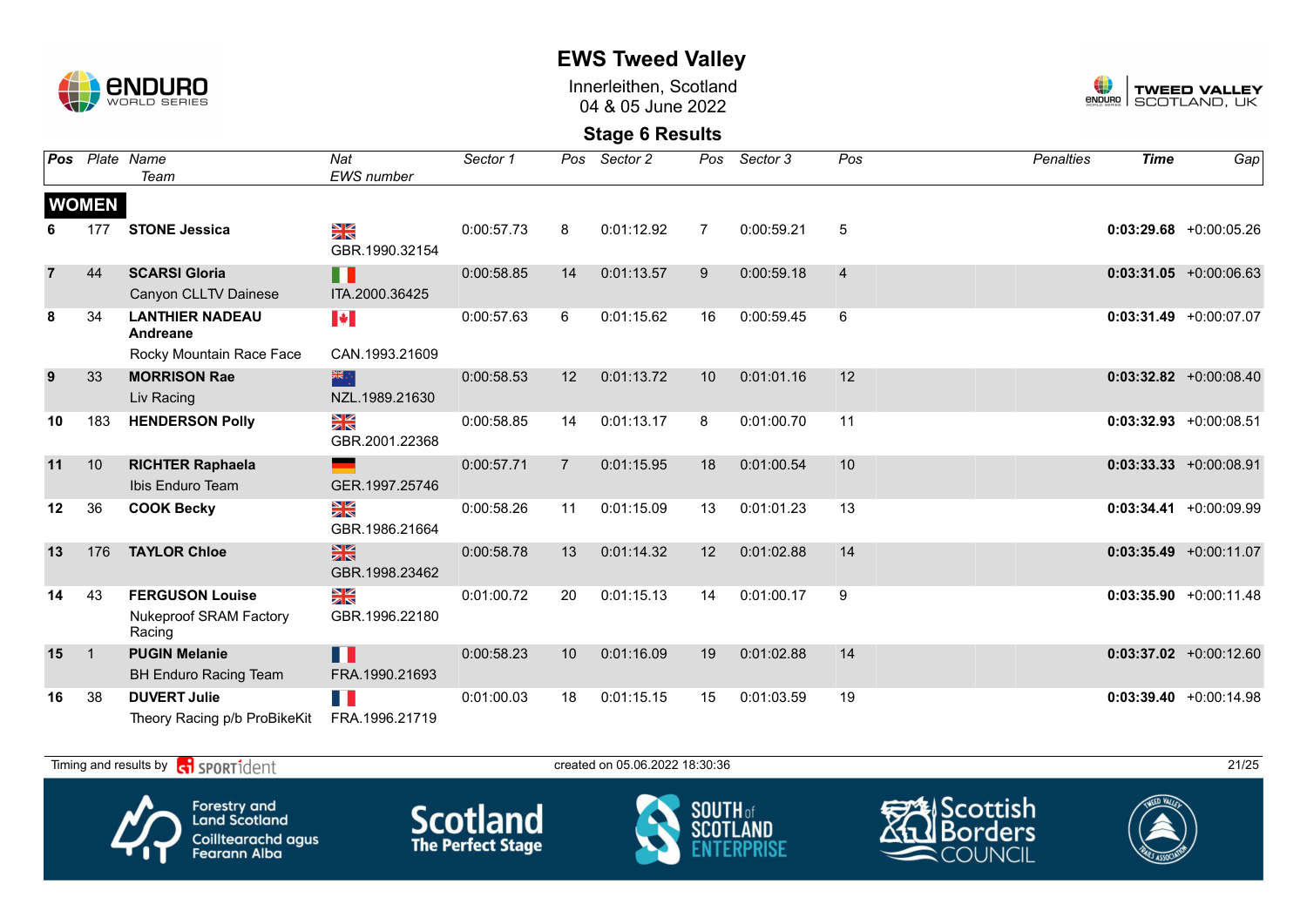

Innerleithen, Scotland 04 & 05 June 2022



**Stage 6 Results**

| <b>Pos</b>      |                | Plate Name<br>Team                                                                                                                                         | Nat<br><b>EWS</b> number               | Sector 1   | Pos         | Sector 2                       | Pos | Sector 3   | Pos | <b>Penalties</b> | <b>Time</b> | Gap                       |
|-----------------|----------------|------------------------------------------------------------------------------------------------------------------------------------------------------------|----------------------------------------|------------|-------------|--------------------------------|-----|------------|-----|------------------|-------------|---------------------------|
|                 | <b>WOMEN</b>   |                                                                                                                                                            |                                        |            |             |                                |     |            |     |                  |             |                           |
| 17 <sup>2</sup> | 2              | <b>CHARRE Morgane</b><br><b>Pivot Factory Racing</b>                                                                                                       | Ш<br>FRA.1990.21958                    | 0:00:57.59 | $5^{\circ}$ | 0:01:11.36                     | 3   | 0:01:11.44 | 33  |                  |             | $0:03:40.31 + 0:00:15.89$ |
| 18              | 182            | <b>GILL Martha</b>                                                                                                                                         | ≫<br>X<br>GBR.1997.22469               | 0:00:59.77 | 16          | 0:01:17.66                     | 22  | 0:01:03.37 | 17  |                  |             | $0:03:40.72$ +0:00:16.30  |
| 19              | 41             | <b>BAUMANN Lisa</b><br><b>Commencal Les Orres Team</b>                                                                                                     | B<br>SUI.2001.37332                    | 0:01:00.23 | 19          | 0:01:18.58                     | 25  | 0:01:03.34 | 16  |                  |             | $0:03:42.18$ +0:00:17.76  |
| 20              | 9              | <b>WINTON Katy</b><br><b>GT Factory Racing</b>                                                                                                             | NK<br>ZK<br>GBR.1993.21730             | 0:01:01.58 | 22          | 0:01:16.50                     | 20  | 0:01:04.00 | 22  |                  |             | $0:03:42.36$ +0:00:17.94  |
| 21              | 35             | <b>MILLER Miranda</b>                                                                                                                                      | M<br>CAN.1990.21687                    | 0:01:01.30 | 21          | 0:01:18.53                     | 23  | 0:01:03.60 | 20  |                  |             | $0:03:43.13 + 0:00:18.71$ |
| 22              | 180            | <b>ELLECOSTA Nadine</b><br>Abetone FullOut Gravity                                                                                                         | FI I<br>ITA.1999.25437                 | 0:01:01.58 | 22          | 0:01:17.38                     | 21  | 0:01:03.47 | 18  |                  |             | $0:03:43.23 + 0:00:18.81$ |
| 23              | 179            | <b>JOLIDON Sidonie</b>                                                                                                                                     | B<br>SUI.1987.31073                    | 0:01:02.14 | 24          | 0:01:18.55                     | 24  | 0:01:03.98 | 21  |                  |             | $0:03:44.73 + 0:00:20.31$ |
| 24              | 37             | <b>JONNIER Morgane</b><br>Rossignol Factory Team                                                                                                           | T N<br>FRA.1990.22559                  | 0:01:03.23 | 28          | 0:01:19.57                     | 27  | 0:01:04.98 | 25  |                  |             | $0:03:47.16$ +0:00:22.74  |
| 25              | 40             | <b>SCHICK Lucy</b><br>Norco Factory Team                                                                                                                   | H<br>CAN.2000.23447                    | 0:01:03.20 | 27          | 0:01:19.30                     | 26  | 0:01:04.18 | 23  |                  |             | $0:03:47.32 +0:00:22.90$  |
| 26              | 190            | <b>BRISBOURNE Corinna</b>                                                                                                                                  | ≫<br>X<br>GBR.1999.36853               | 0:01:03.15 | 26          | 0:01:15.78                     | 17  | 0:01:08.20 | 31  |                  |             | $0:03:48.47$ +0:00:24.05  |
| 27              | $\overline{5}$ | <b>KOREM Noga</b><br><b>GT Factory Racing</b>                                                                                                              | $\frac{1}{\sqrt{2}}$<br>ISR.1991.21660 | 0:00:59.95 | 17          | 0:01:13.75                     | 11  | 0:01:14.13 | 38  |                  |             | $0:03:49.31 + 0:00:24.89$ |
| 28              | 184            | <b>DILLON Sian</b>                                                                                                                                         | N<br>X<br>GBR.1994.35457               | 0:01:04.82 | 32          | 0:01:19.63                     | 28  | 0:01:04.49 | 24  |                  |             | $0:03:49.75 +0:00:25.33$  |
|                 |                | Timing and results by $\left  \begin{array}{c} \bullet \\ \bullet \end{array} \right $ SPORT1 $\left  \begin{array}{c} \circ \\ \circ \end{array} \right $ |                                        |            |             | created on 05.06.2022 18:30:36 |     |            |     |                  |             | 22/25                     |









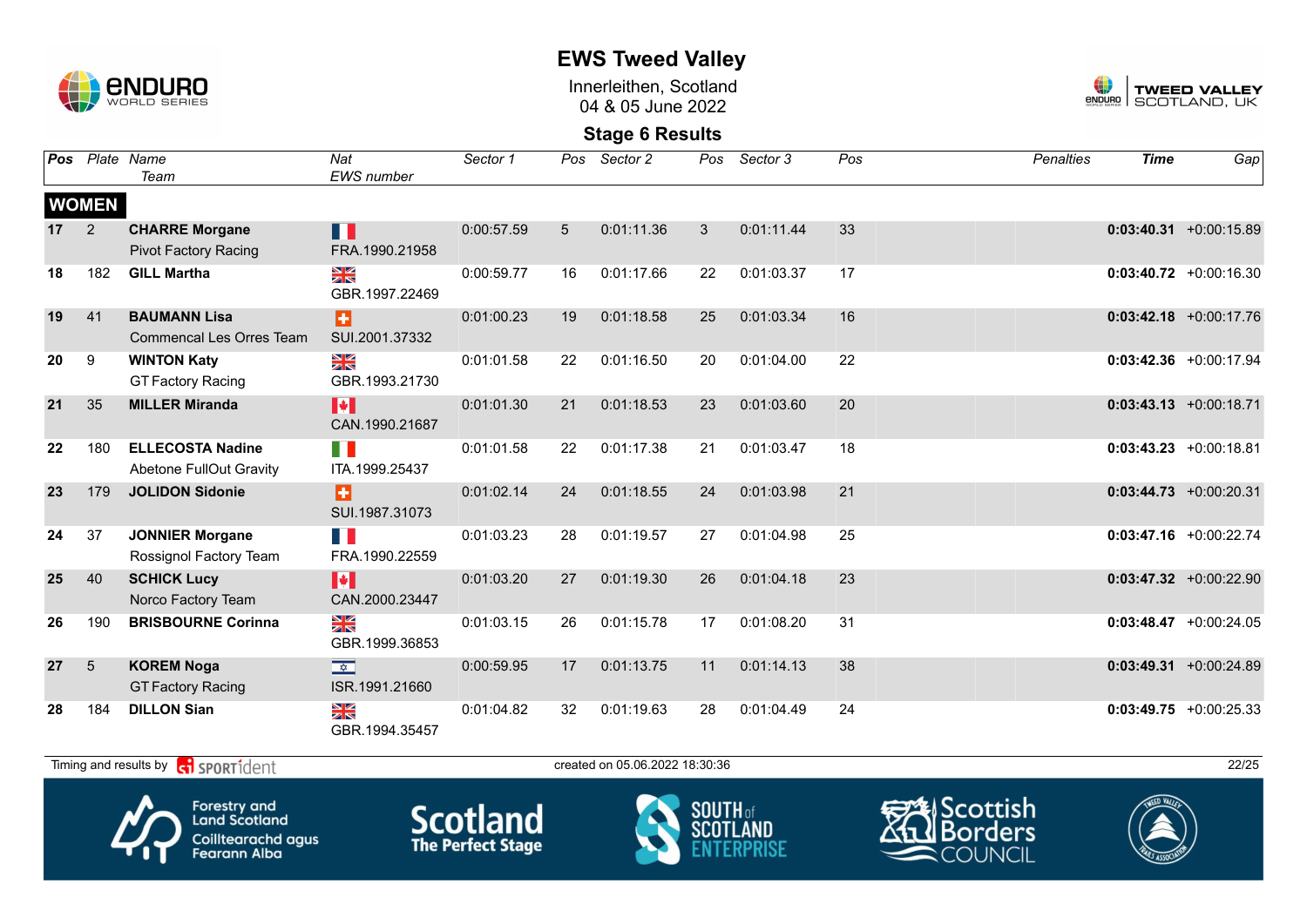

**EWS Tweed Valley**

Innerleithen, Scotland 04 & 05 June 2022



| Pos |              | Plate Name<br>Team                                                                       | Nat<br><b>EWS</b> number                | Sector 1                                    | Pos     | Sector 2                       | Pos             | Sector 3   | Pos     | <b>Penalties</b>                                                    | <b>Time</b> | Gap                       |
|-----|--------------|------------------------------------------------------------------------------------------|-----------------------------------------|---------------------------------------------|---------|--------------------------------|-----------------|------------|---------|---------------------------------------------------------------------|-------------|---------------------------|
|     | <b>WOMEN</b> |                                                                                          |                                         |                                             |         |                                |                 |            |         |                                                                     |             |                           |
| 29  | 178          | <b>PAGEAU Rachel</b>                                                                     | M<br>CAN.1995.21742                     | 0:01:02.32                                  | 25      | 0:01:20.83                     | 30              | 0:01:07.60 | 28      |                                                                     |             | $0:03:51.02 +0:00:26.60$  |
| 30  | 181          | <b>BATTISTA Laura</b>                                                                    | ैं<br>AUS.1988.22132                    | 0:01:03.49                                  | 29      | 0:01:20.53                     | 29              | 0:01:07.90 | 29      |                                                                     |             | $0:03:53.49$ +0:00:29.07  |
| 31  | 186          | <b>REY Charlotte</b><br><b>Tribe Pyrenees Gravity</b>                                    | Ш<br>FRA.2000.31025                     | 0:01:04.38                                  | 30      | 0:01:21.40                     | 31              | 0:01:06.67 | 26      |                                                                     |             | $0:03:54.53 + 0:00:30.11$ |
| 32  | 185          | <b>LONG Julia</b>                                                                        | $\blacktriangleright$<br>CAN.1999.22029 | 0:01:06.45                                  | 35      | 0:01:21.83                     | 32              | 0:01:06.72 | 27      |                                                                     |             | $0:03:55.95$ +0:00:31.53  |
| 33  | 42           | <b>STEINTHALER Hanna</b><br><b>Cube Action Team</b>                                      | AUT.1997.40424                          | 0:01:04.38                                  | 30      | 0:01:24.69                     | 36              | 0:01:08.15 | 30      |                                                                     |             | $0:03:57.74$ +0:00:33.32  |
| 34  | 188          | <b>JOHNSEN Jonna</b>                                                                     | ٣.<br>DEN.1992.27207                    | 0:01:05.39                                  | 34      | 0:01:23.19                     | 33              | 0:01:10.20 | 32      |                                                                     |             | $0:03:58.98$ +0:00:34.56  |
| 35  | 194          | <b>DU TOIT Frances</b>                                                                   | $\geq$<br>RSA.1997.27399                | 0:01:05.15                                  | 33      | 0:01:24.00                     | 34              | 0:01:12.60 | 36      |                                                                     |             | $0:04:01.37 +0:00:36.95$  |
| 36  | 193          | <b>MCKIRDY Angeline</b>                                                                  | N.<br>CAN.1992.23461                    | 0:01:08.60                                  | 36      | 0:01:24.07                     | 35              | 0:01:12.28 | 35      |                                                                     |             | $0:04:05.78$ +0:00:41.36  |
| 37  | 192          | <b>MCKIVERIGAN Niamh</b>                                                                 | n<br>IRL.2001.52798                     | 0:01:11.04                                  | 37      | 0:01:29.94                     | 37              | 0:01:13.65 | 37      |                                                                     |             | $0:04:16.99$ +0:00:52.57  |
| 38  | 191          | <b>GUNNER Rhiannon</b>                                                                   | XK<br>GBR.2000.37015                    | 0:01:13.60                                  | 38      | 0:01:30.36                     | 38              | 0:01:11.74 | 34      |                                                                     |             | $0:04:18.49 + 0:00:54.07$ |
|     | 206          | <b>WOMEN   Master 35+</b><br><b>MOSELEY Tracy</b>                                        | $\frac{N}{N}$<br>GBR.1979.25886         | 0:00:58.62                                  | $\perp$ | 0:01:14.05                     | $\overline{1}$  | 0:01:01.02 | $\perp$ |                                                                     | 0:03:33.48  |                           |
|     |              | Timing and results by contrident                                                         |                                         |                                             |         | created on 05.06.2022 18:30:36 |                 |            |         |                                                                     |             | 23/25                     |
|     |              | <b>Forestry and</b><br><b>Land Scotland</b><br>Coilltearachd agus<br><b>Fearann Alba</b> |                                         | <b>Scotland</b><br><b>The Perfect Stage</b> |         |                                | <b>SOUTH</b> of | SCOTLAND   |         | <del>SA</del> lScottish<br><b>Borders</b><br>$\blacksquare$ COUNCIL |             |                           |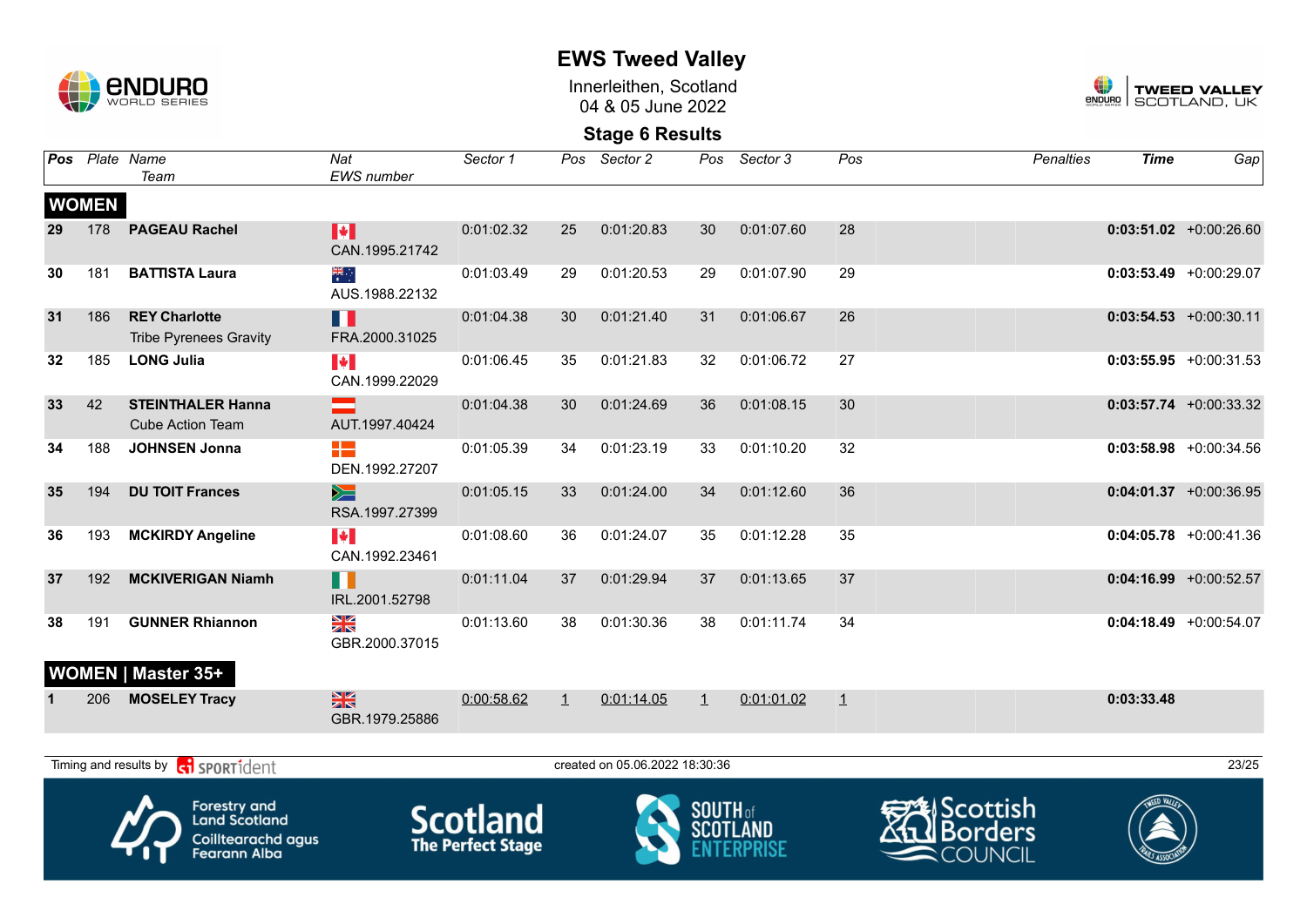

Innerleithen, Scotland 04 & 05 June 2022



|                |                                                                                          | Pos Plate Name<br>Team                                      | Nat<br>EWS number               | Sector 1                                    | Pos            | Sector 2                       | Pos             | Sector 3   | Pos            | <b>Penalties</b>                                           | <b>Time</b> | Gap                       |
|----------------|------------------------------------------------------------------------------------------|-------------------------------------------------------------|---------------------------------|---------------------------------------------|----------------|--------------------------------|-----------------|------------|----------------|------------------------------------------------------------|-------------|---------------------------|
|                |                                                                                          | <b>WOMEN   Master 35+</b>                                   |                                 |                                             |                |                                |                 |            |                |                                                            |             |                           |
| $\mathbf{2}$   | 207                                                                                      | <b>PAULIN Louise Margareta</b><br>Ibis Enduro Team          | 2년<br>SWE.1978.21619            | 0:01:03.35                                  | $\overline{2}$ | 0:01:20.18                     | 2               | 0:01:05.87 | $\overline{2}$ |                                                            |             | $0:03:51.00$ +0:00:17.52  |
| $\mathbf{3}$   | 205                                                                                      | <b>THOMSEN Sandra Bohn</b>                                  | æ<br>DEN.1983.33584             | 0:01:04.74                                  | 3              | 0:01:25.10                     | 3               | 0:01:21.18 | 5              |                                                            |             | $0:04:16.04$ +0:00:42.56  |
| 4              | 203                                                                                      | <b>FILBY Maxine</b>                                         | XK<br>ZK<br>GBR.1980.36076      | 0:01:12.43                                  | 5              | 0:01:31.43                     | 5               | 0:01:17.74 | 3              |                                                            |             | $0:04:24.13 + 0:00:50.65$ |
| $5\phantom{1}$ | 204                                                                                      | <b>NEWMAN Roslynn</b>                                       | $\frac{N}{N}$<br>GBR.1978.22261 | 0:01:10.23                                  | $\overline{4}$ | 0:01:26.75                     | $\overline{4}$  | 0:01:25.05 | 6              |                                                            |             | $0:04:25.26 + 0:00:51.78$ |
| 6              | 201                                                                                      | <b>HART Catherine</b>                                       | XK<br>ZK<br>GBR.1976.27215      | 0:01:15.00                                  | 6              | 0:01:38.67                     | 6               | 0:01:20.45 | 4              |                                                            |             | $0:04:39.57 + 0:01:06.09$ |
| $\overline{7}$ | 202                                                                                      | <b>CONTENTOANGELL</b><br><b>Kristine</b>                    | 토<br>USA.1979.33608             | 0:01:16.25                                  | $\overline{7}$ | 0:01:49.97                     | 7               | 0:01:29.45 | $\overline{7}$ |                                                            |             | $0:05:00.95$ +0:01:27.47  |
|                |                                                                                          | <b>WOMEN   Under 21</b>                                     |                                 |                                             |                |                                |                 |            |                |                                                            |             |                           |
|                | 197                                                                                      | <b>LAN Emmy</b>                                             | H                               | 0:01:01.40                                  | $\perp$        | 0:01:19.50                     | $\mathbf{1}$    | 0:01:04.97 | $\perp$        |                                                            | 0:03:46.76  |                           |
|                |                                                                                          | Norco Factory Team                                          | CAN.2004.33463                  |                                             |                |                                |                 |            |                |                                                            |             |                           |
| $\mathbf{2}$   | 200                                                                                      | <b>RIVA Sophie</b>                                          | FI N<br>ITA.2003.33949          | 0:01:02.80                                  | $\overline{2}$ | 0:01:21.97                     | 2               | 0:01:06.03 | $\overline{2}$ |                                                            |             | $0:03:50.82$ +0:00:04.06  |
| $\mathbf{3}$   | 195                                                                                      | <b>HENRY Justine</b><br><b>Tribe Pyrenees Gravity</b>       | H<br>FRA.2003.32717             | 0:01:11.27                                  | $\overline{4}$ | 0:01:30.40                     | $\overline{4}$  | 0:01:14.05 | 3              |                                                            |             | $0:04:17.77$ +0:00:31.01  |
| 4              | 198                                                                                      | <b>MCCULLY Bethany</b>                                      | ≥k<br>X<br>GBR.2004.52541       | 0:01:14.41                                  | 5              | 0:01:41.80                     | 5               | 0:01:16.65 | 4              |                                                            |             | $0:04:35.81$ +0:00:49.05  |
| 5              | 196                                                                                      | <b>MULLIN Hannah</b>                                        | H<br>IRL.2005.37699             | 0:01:09.63                                  | 3              | 0:01:28.57                     | 3               | 0:01:57.65 | 5              |                                                            |             | $0:04:58.52$ +0:01:11.76  |
|                |                                                                                          | Timing and results by <b>container that the SPORT1</b> dent |                                 |                                             |                | created on 05.06.2022 18:30:36 |                 |            |                |                                                            |             | 24/25                     |
|                | <b>Forestry and</b><br><b>Land Scotland</b><br>Coilltearachd agus<br><b>Fearann Alba</b> |                                                             |                                 | <b>Scotland</b><br><b>The Perfect Stage</b> |                |                                | <b>SOUTH</b> of |            |                | <i><b>Scottish</b></i><br><b>Borders</b><br><b>COUNCIL</b> |             |                           |